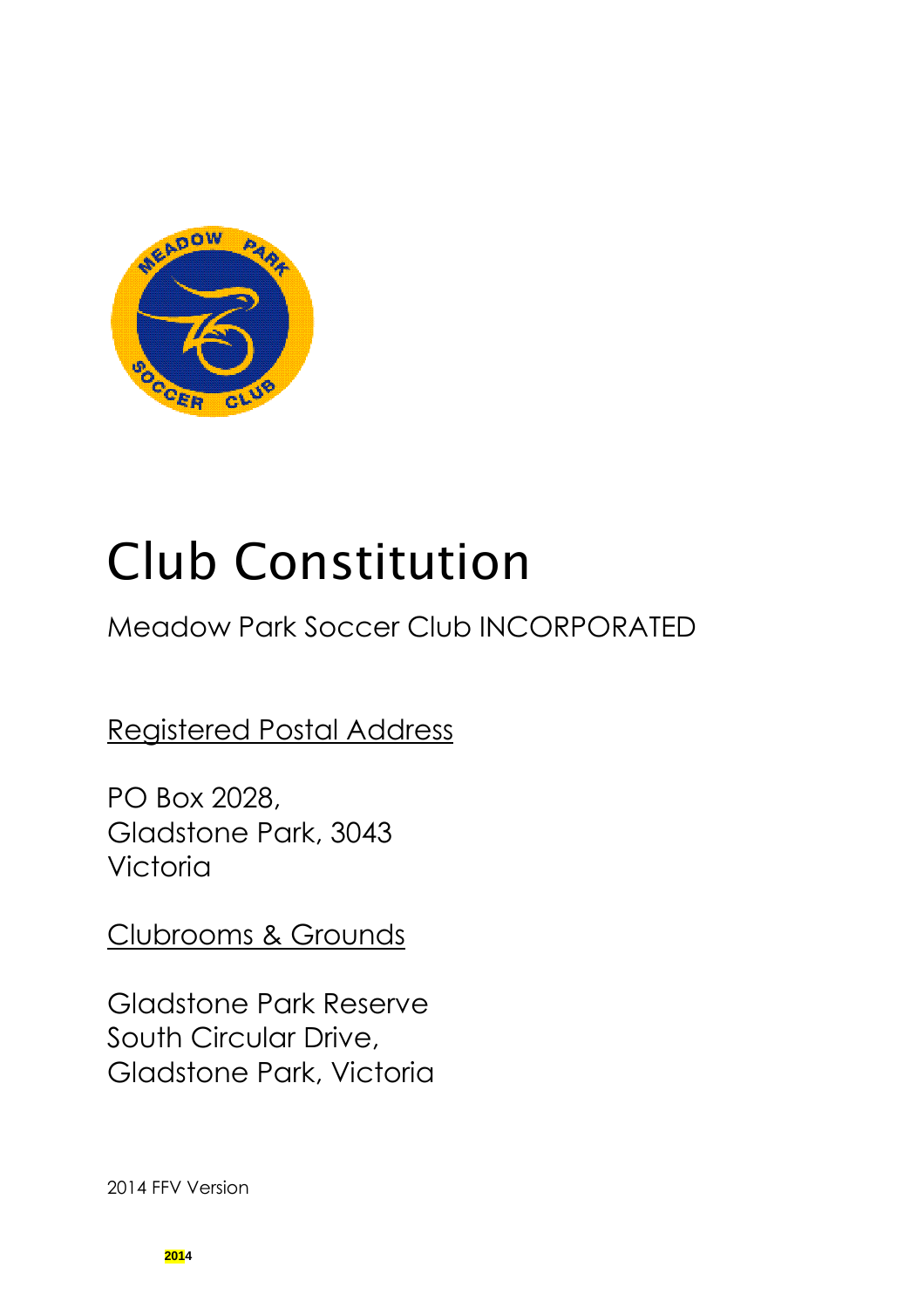## **Constitution**

| 1                                                                                                   | <b>Purposes of Club</b>                                                                                                                                                                                                                                                                                                                                                                                                                | 1                                                                                  |
|-----------------------------------------------------------------------------------------------------|----------------------------------------------------------------------------------------------------------------------------------------------------------------------------------------------------------------------------------------------------------------------------------------------------------------------------------------------------------------------------------------------------------------------------------------|------------------------------------------------------------------------------------|
| 1.1<br>1.2                                                                                          | Purposes<br>Alteration of purposes and Constitution                                                                                                                                                                                                                                                                                                                                                                                    | 1<br>1                                                                             |
| $\mathbf 2$                                                                                         | Income and payments                                                                                                                                                                                                                                                                                                                                                                                                                    | 1                                                                                  |
| 2.1<br>2.2<br>2.3                                                                                   | Application of income<br>No dividends, bonus or profit to be paid to Members<br>Payments in good faith                                                                                                                                                                                                                                                                                                                                 | 1<br>1<br>$\overline{2}$                                                           |
| $\mathbf{3}$                                                                                        | Membership                                                                                                                                                                                                                                                                                                                                                                                                                             | $\mathbf{2}$                                                                       |
| 3.1<br>3.2<br>3.3<br>3.4<br>3.5<br>3.6<br>3.7<br>3.8<br>3.9<br>3.10                                 | <b>Ongoing Membership</b><br>Members<br>Duration of membership<br>Members admitted to membership<br>Admission of Members<br>Ceasing to be a Member<br>No claim against the Club<br>Limited liability<br>Members subscriptions<br>Register of Members                                                                                                                                                                                   | $\overline{2}$<br>$\overline{c}$<br>$\mathbf 2$<br>3<br>3<br>4<br>4<br>4<br>4<br>5 |
| 4                                                                                                   | <b>General meetings</b>                                                                                                                                                                                                                                                                                                                                                                                                                | 5                                                                                  |
| 4.1<br>4.2<br>4.3<br>4.4<br>4.5<br>4.6                                                              | Annual general meeting<br>Power to convene general meeting<br>Use of technology at general meetings<br>Notice of general meeting<br>Directors entitled to attend general meetings<br>Non-receipt of notice                                                                                                                                                                                                                             | 5<br>5<br>5<br>6<br>6<br>6                                                         |
| 5                                                                                                   | Proceedings at general meetings                                                                                                                                                                                                                                                                                                                                                                                                        | 6                                                                                  |
| 5.1<br>5.2<br>5.3<br>5.4<br>5.5<br>5.6<br>5.7<br>5.8<br>5.9<br>5.10<br>5.11<br>5.12<br>5.13<br>5.14 | Number for a quorum<br>Requirement for a quorum<br>Quorum and time<br>Adjourned meeting<br>President to preside over general meetings<br>Conduct of general meetings<br>Adjournment of general meeting<br>Notice of adjourned meeting<br>Questions decided by majority<br>Equality of votes casting vote for chairman<br>Declaration of results<br>Poll<br>Objection to voting qualification<br>Chairman to determine any poll dispute | 6<br>6<br>6<br>6<br>7<br>7<br>7<br>7<br>7<br>8<br>8<br>8<br>8<br>9                 |
| 6                                                                                                   | <b>Voting rights of Members</b>                                                                                                                                                                                                                                                                                                                                                                                                        | 9                                                                                  |
| 6.1<br>6.2<br>6.3                                                                                   | Votes on show of hands<br>Votes on a poll<br>Proxy voting                                                                                                                                                                                                                                                                                                                                                                              | 9<br>9<br>9                                                                        |
| 7                                                                                                   | <b>FFA and FFV</b>                                                                                                                                                                                                                                                                                                                                                                                                                     | 9                                                                                  |
| 7.1                                                                                                 | Constitution                                                                                                                                                                                                                                                                                                                                                                                                                           | 9                                                                                  |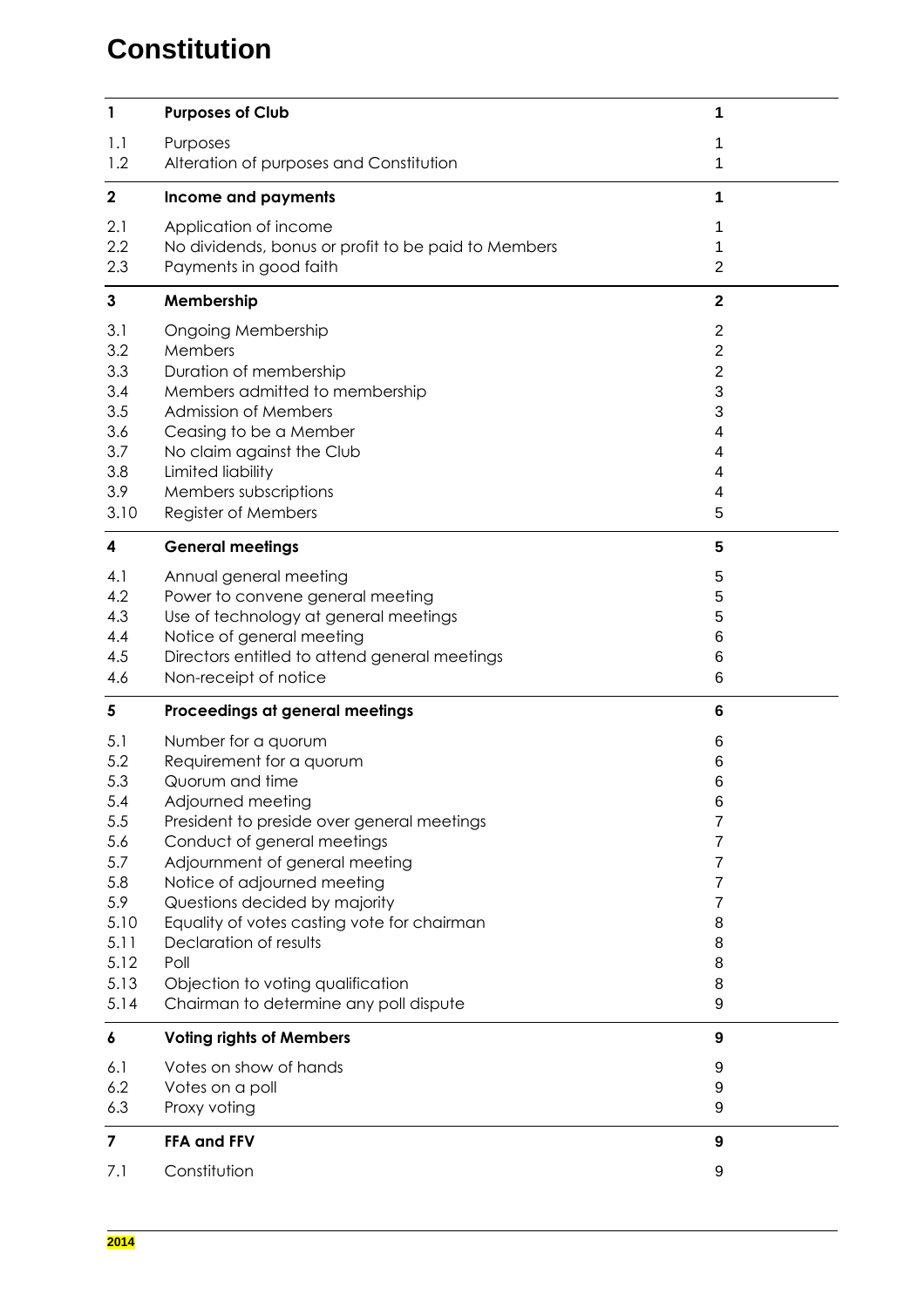| 7.2<br>7.3                                                                                                        | Enforcement of rules<br><b>Disputes</b>                                                                                                                                                                                                                                                                                                                       | 10<br>10                                                                   |
|-------------------------------------------------------------------------------------------------------------------|---------------------------------------------------------------------------------------------------------------------------------------------------------------------------------------------------------------------------------------------------------------------------------------------------------------------------------------------------------------|----------------------------------------------------------------------------|
| 8                                                                                                                 | <b>Patrons and Life Members</b>                                                                                                                                                                                                                                                                                                                               | 11                                                                         |
| 8.1<br>8.2<br>8.3<br>8.4<br>8.5<br>8.6                                                                            | Appointment and removal of Patrons<br><b>Rights of Patrons</b><br>Eligibility for Life Membership<br>Nomination requirements<br>Admission to Life Membership<br>Rights of Life Members                                                                                                                                                                        | 11<br>11<br>11<br>11<br>11<br>12                                           |
|                                                                                                                   | <b>Directors</b>                                                                                                                                                                                                                                                                                                                                              |                                                                            |
| 9                                                                                                                 |                                                                                                                                                                                                                                                                                                                                                               | 12                                                                         |
| 9.1<br>9.2<br>9.3<br>9.4<br>9.5<br>9.6<br>9.7                                                                     | Number of Directors<br>Elections<br>Term of office<br>Maximum term of office<br>Casual vacancy<br><b>Remuneration of Directors</b><br>Vacation of office                                                                                                                                                                                                      | 12<br>12<br>13<br>13<br>13<br>13<br>13                                     |
| 9.8                                                                                                               | Directors to be bound by Club, FFV and FFA Rules                                                                                                                                                                                                                                                                                                              | 14                                                                         |
| 10                                                                                                                | <b>Powers and duties of Directors</b>                                                                                                                                                                                                                                                                                                                         | 14                                                                         |
| 10.1<br>10.2<br>10.3<br>10.4                                                                                      | Ongoing appointment as Directors<br>Directors to manage Club<br>Minutes<br>Signing Cheques and other negotiable instruments                                                                                                                                                                                                                                   | 14<br>14<br>14<br>14                                                       |
| 11                                                                                                                | <b>Proceedings of Directors</b>                                                                                                                                                                                                                                                                                                                               | 15                                                                         |
| 11.1<br>11.2<br>11.3<br>11.4<br>11.5<br>11.6<br>11.7<br>11.8<br>11.9<br>11.10<br>11.11<br>11.12<br>11.13<br>11.14 | Directors meetings<br>Questions decided by majority<br>Chairman's casting vote<br>Quorum<br>Effect of vacancy<br>Director attending and voting by proxy<br>Convening meetings<br>President to preside at Directors' meeting<br>Committees<br>Powers delegated to Committees<br>Committee meetings<br>Circulating resolutions<br>Validity of acts of Directors | 15<br>15<br>15<br>15<br>15<br>15<br>15<br>15<br>16<br>16<br>16<br>16<br>16 |
| 12                                                                                                                | Conflicts of interest<br><b>Secretary</b>                                                                                                                                                                                                                                                                                                                     | 16<br>16                                                                   |
| 12.1                                                                                                              | Election and Appointment of Secretary                                                                                                                                                                                                                                                                                                                         | 16                                                                         |
| 12.2<br>12.3                                                                                                      | Vacation in office of Secretary<br>Powers, duties and authorities of Secretary                                                                                                                                                                                                                                                                                | 17<br>17                                                                   |
| 13                                                                                                                | <b>By-laws</b>                                                                                                                                                                                                                                                                                                                                                | 17                                                                         |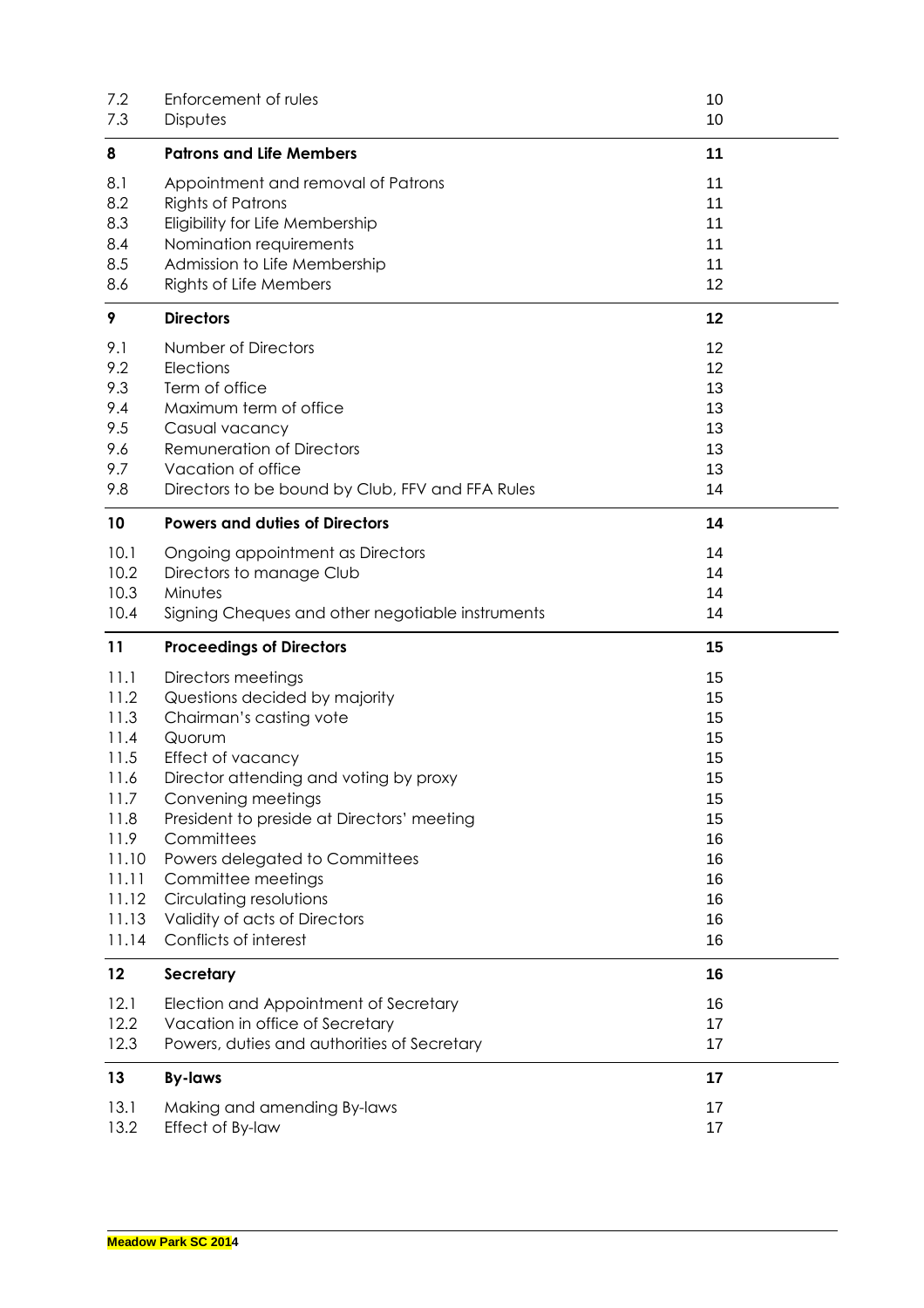| 14   | <b>Seals</b>                                                         | 17 |  |
|------|----------------------------------------------------------------------|----|--|
| 14.1 | Safe custody of common seals                                         | 17 |  |
| 14.2 | Use of common seal                                                   | 17 |  |
| 15   | <b>Funds</b>                                                         | 18 |  |
| 15.1 | Source of Funds                                                      | 18 |  |
| 15.2 | Funds management                                                     | 18 |  |
| 16   | Inspection and copying of and access to records                      | 18 |  |
| 16.1 | Inspection by Members                                                | 18 |  |
| 16.2 | Right of a Member to inspect, copy or access documents               | 18 |  |
| 16.3 | Custody of documents                                                 | 18 |  |
| 17   | <b>Service of documents</b>                                          | 18 |  |
| 17.1 | Document includes notice                                             | 18 |  |
| 17.2 | Methods of service                                                   | 18 |  |
| 17.3 | Methods of service on the Club                                       | 19 |  |
| 17.4 | Post                                                                 | 19 |  |
| 17.5 | Fax or electronic transmission                                       | 19 |  |
| 18   | Indemnity                                                            | 19 |  |
| 18.1 | Indemnity of office holders                                          | 19 |  |
| 18.2 | Insurance                                                            | 20 |  |
| 19   | Winding up                                                           | 20 |  |
| 19.1 | Contributions of Members on winding up                               | 20 |  |
| 19.2 | Excess property on winding up                                        | 20 |  |
| 20   | <b>Financial statements</b>                                          | 21 |  |
| 21   | <b>Disciplining of members</b>                                       | 21 |  |
| 21.1 | Introduction                                                         | 21 |  |
| 21.2 | Judiciary Panel                                                      | 21 |  |
| 21.3 | Proceedings                                                          | 22 |  |
| 21.4 | Penalties                                                            | 23 |  |
| 21.5 | <b>Effect of Penalty</b>                                             | 24 |  |
| 22   | Definitions and interpretation                                       | 24 |  |
| 22.1 | <b>Definitions</b>                                                   | 24 |  |
| 22.2 | Interpretation                                                       | 26 |  |
| 22.3 | <b>Corporations Act</b>                                              | 27 |  |
| 22.4 | Headings                                                             | 27 |  |
| 22.5 | "Include" etc                                                        | 27 |  |
| 22.6 | Powers                                                               | 27 |  |
| 22.7 | Purposes                                                             | 27 |  |
|      | <b>APPENDIX 1 – APPLICATION FOR MEMBERSHIP OF MEADOW PARK SC INC</b> | 28 |  |
|      | 29<br><b>APPENDIX 2 – FORM OF APPOINTMENT OF PROXY</b>               |    |  |
|      | (For use at a directors' meeting only)                               | 29 |  |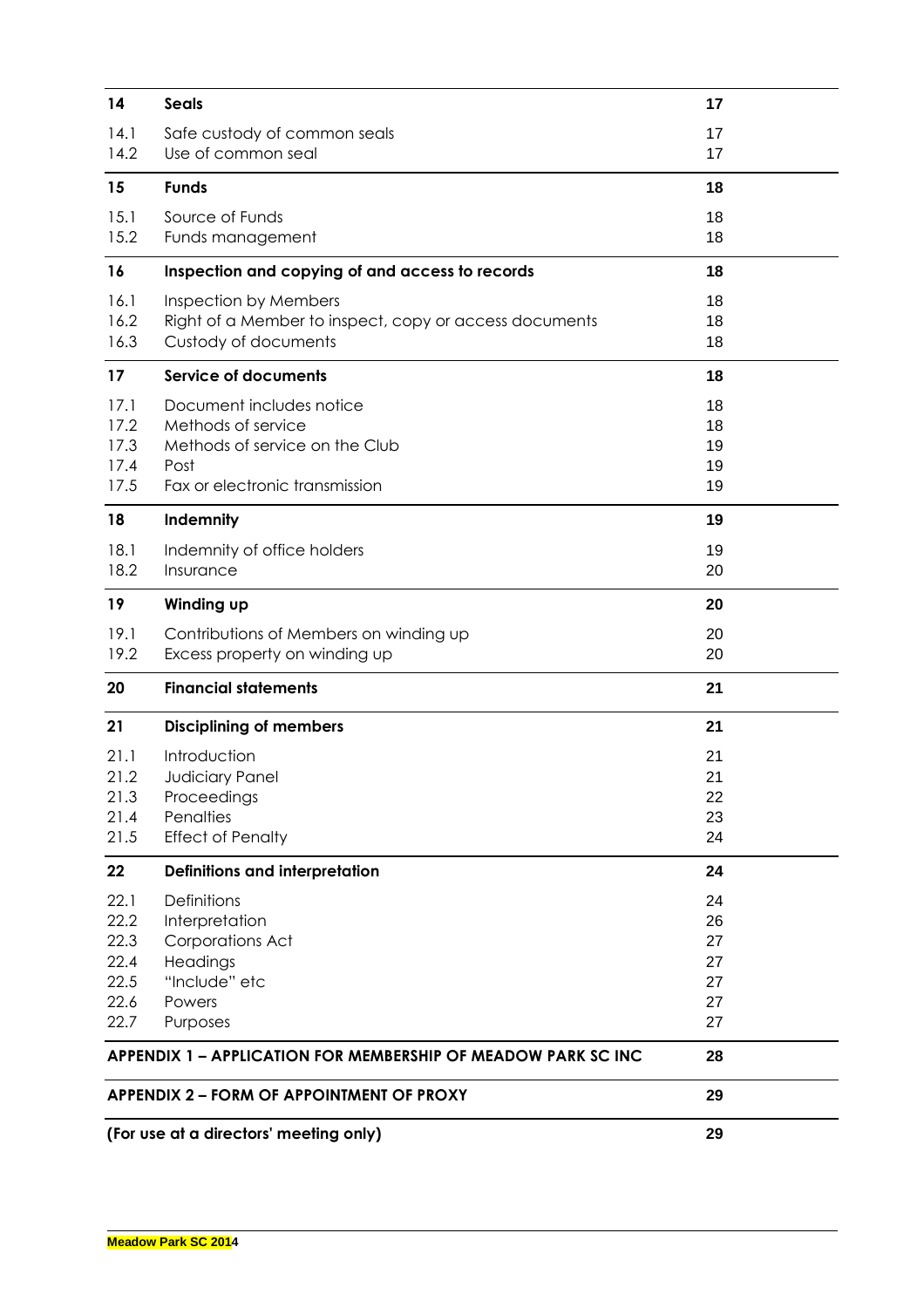## **1 Purposes of Club**

## **1.1 Purposes**

The purposes for which the Club is established are to:

- (a) be the member Club of FFA and to comply with the constitution and by-laws of FFA and FFV;
- (b) prevent infringement of the constitution and by-laws of FFA and FFV and protect Football from abuse;
- (c) foster friendly relations among the officials and players of Football by encouraging Football games;
- (d) prevent racial, religious, gender or political discrimination or distinction among Football players;
- (e) promote, provide for, regulate and ensure effective management of Football competitions, tournaments and games under the control of or authorised by the Club;
- (f) co-operate with FFA, FFV and other bodies in the promotion and development of, or otherwise in relation to, Football, the Statutes and Regulations and the Laws of the Game;
- (g) facilitate the provision and maintenance of grounds, playing fields, materials, equipment and other facilities for Football; and
- (h) act in the best interests of the Club and Football.

To avoid doubt, the Club may engage in trade or trading activities consistent with these purposes.

## **1.2 Alteration of purposes and Constitution**

Subject to **rule 7.1**, an addition, amendment or alteration of the purposes in **rule 1.1** or of any other rule contained in this Constitution must be approved by Special Resolution.

## **2 Income and payments**

## **2.1 Application of income**

All the Club's profits (if any), other income and property, however derived, must be applied only to promote its purposes.

## **2.2 No dividends, bonus or profit to be paid to Members**

None of the Club's profits or other income or property may be transferred to the Members, directly or indirectly, by any means.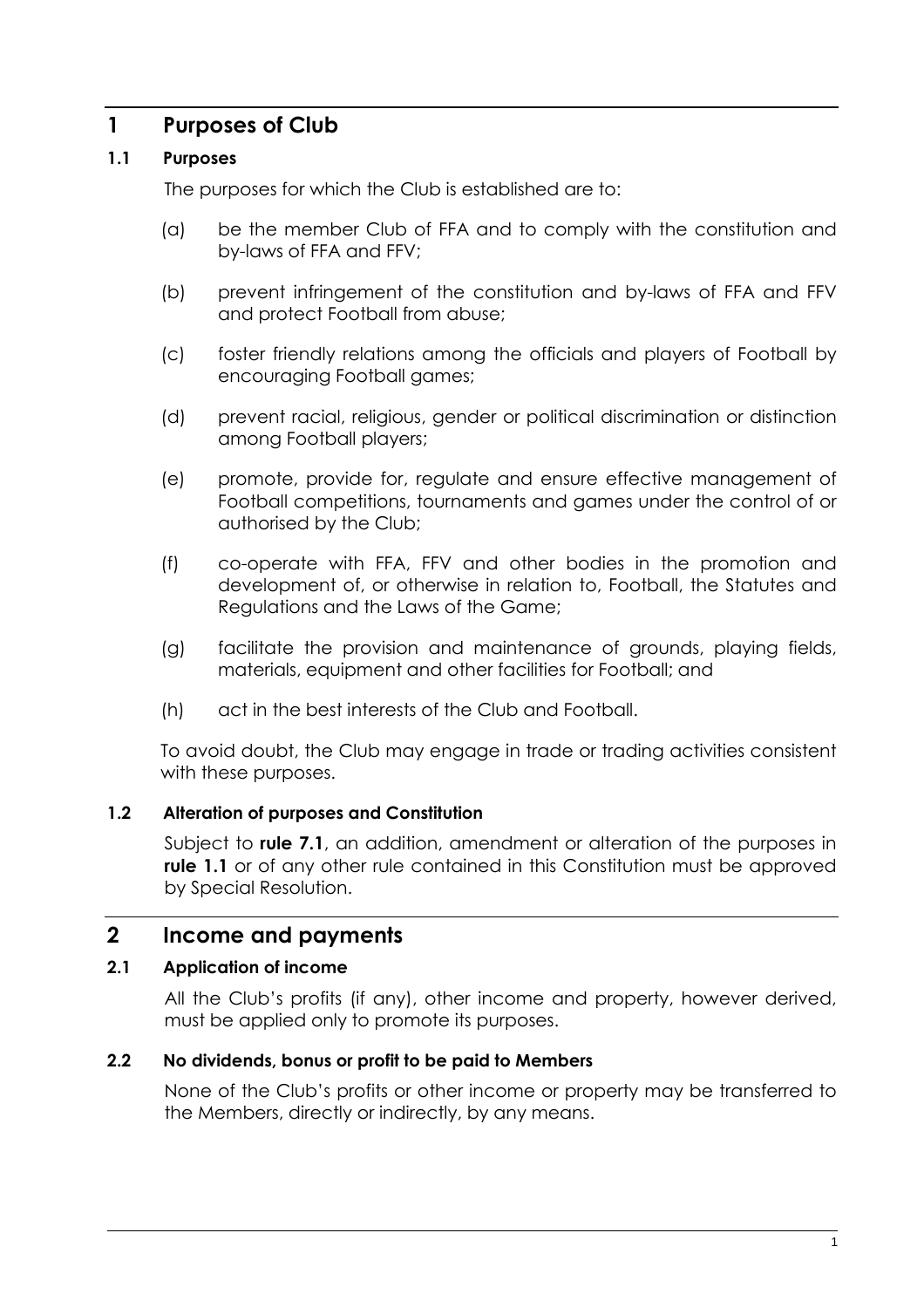## **2.3 Payments in good faith**

Subject to **rule 9.6**, **rule 2.2** does not prevent the payment in good faith to an officer or Member, to a firm of which an officer or Member is a partner or to a Club of which an officer or Member is a director, member or shareholder:

- (a) of remuneration for services to the Club;
- (b) for goods supplied to the Club in the ordinary course of business;
- (c) of interest on money borrowed from them by the Club at a rate not exceeding the rate fixed for the purposes of this **rule 2.3** by the Club in general meeting; or
- (d) of reasonable rent for premises let by them to the Club.

## **3 Membership**

## **3.1 Ongoing Membership**

Those persons who were members of the Club immediately prior to the approval of this Constitution shall continue to be Members of the Club in accordance with **rule 3.2**. The Association must have at least 5 members.

## **3.2 Members**

The Members of the Club shall consist of:

- (a) Life Members, who subject to this Constitution, shall have the rights set out in **rule 8.6**;
- (b) Ordinary Members over 18 years of age who, subject to this Constitution, shall have the right to be present, debate and vote at General Meetings;
- (c) Social Members over 18 years of age being persons other than Ordinary Members who are interested in promoting the Club but who do not participate in the playing activities (including in the role of player, coach or official) of the Club and who shall not be entitled to be present, debate and vote at General Meetings; and
- (d) Junior Members under the age of 18 years who, subject to this Constitution, are not entitled to hold any office, but shall have the right to be present, debate and vote at General Meetings through the Junior Member's parent or legal guardian.

## **3.3 Duration of membership**

A person admitted to membership under **rule 3.2** will cease to be a Member according to this Constitution and the By-laws.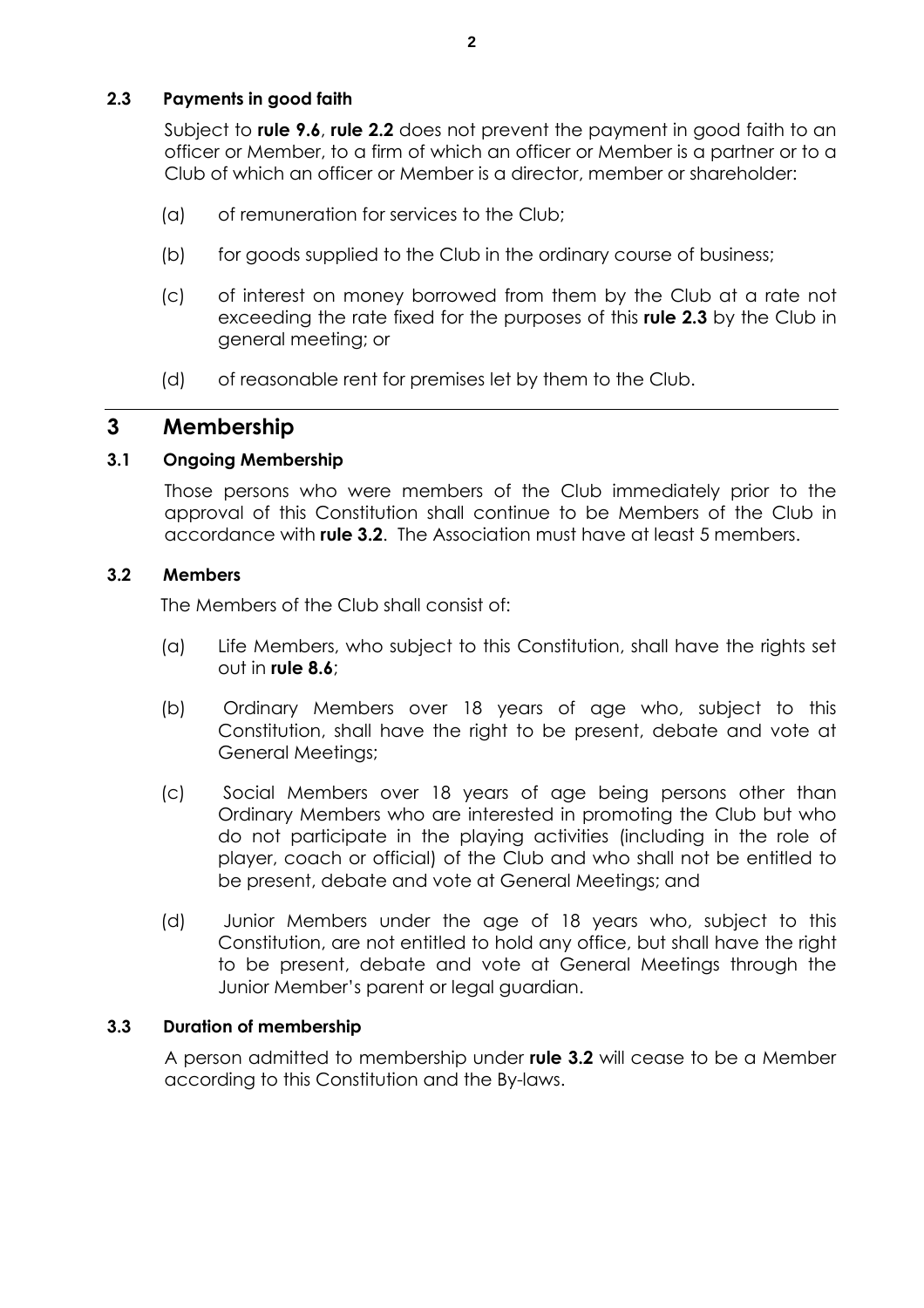## **3.4 Members admitted to membership**

The Club must procure that each Member admitted to membership agrees to be bound by and observe:

- (a) This Constitution;
- (b) The Laws of the Game;
- (c) The Statutes and Regulations and those of the By-Laws expressed to apply to or in relation to Members;
- (d) The Statutes and Regulations and the constitutions and by-laws of FFA and FFV as enforced from time to time;
- (e) The FFV Codes of Behaviour and Rules of Competition, as amended from time to time; and
- (f) The FFA Code of Conduct, as amended from time to time,

subject always to the application of the established order of precedence set out in **rule 22.2(a)(iv)**.

## **3.5 Admission of Members**

An individual ("applicant") must either:

- (a) self-register and pay the appropriate fee (if any) through the approved FFV registration system (online or otherwise), which registration process includes the applicant agreeing to become a Member of the Club and be bound by this Constitution, the By-laws and the Statutes, Regulations, applicable Codes of Conduct and Behaviour and Rules of Competition (of FFA, FFV and the Club, as applicable); or
- (b) apply for membership of the Club by application in writing (in the form set out in **Appendix 1** or a form which incorporates the applicant's agreement to the details set out in **Appendix 1**), accompanied by the appropriate fee (if any) and submitted by the applicant or his/her nominated representative and lodged with the Club.

Before admission as a Member, an applicant must complete the approved FFV self-registration process (online or otherwise) or a written application which includes an agreement to be bound by this Constitution, the By-laws and the Statutes, Regulations, applicable Codes of Conduct and Behaviour and Rules of Competition (of FFA, FFV and the Club, under **rule 3.4** as applicable).

Subject to the above and to the prior or concurrent completion of any additional Club membership requirement (if any) which are consistent with the requirements of the approved FFV registration process, the applicant becomes a Member of the Club:

(c) from the time of completion of the approved FFV registration process (online or otherwise and including payment), whether by selfregistration or registration or approval by a Club official, unless the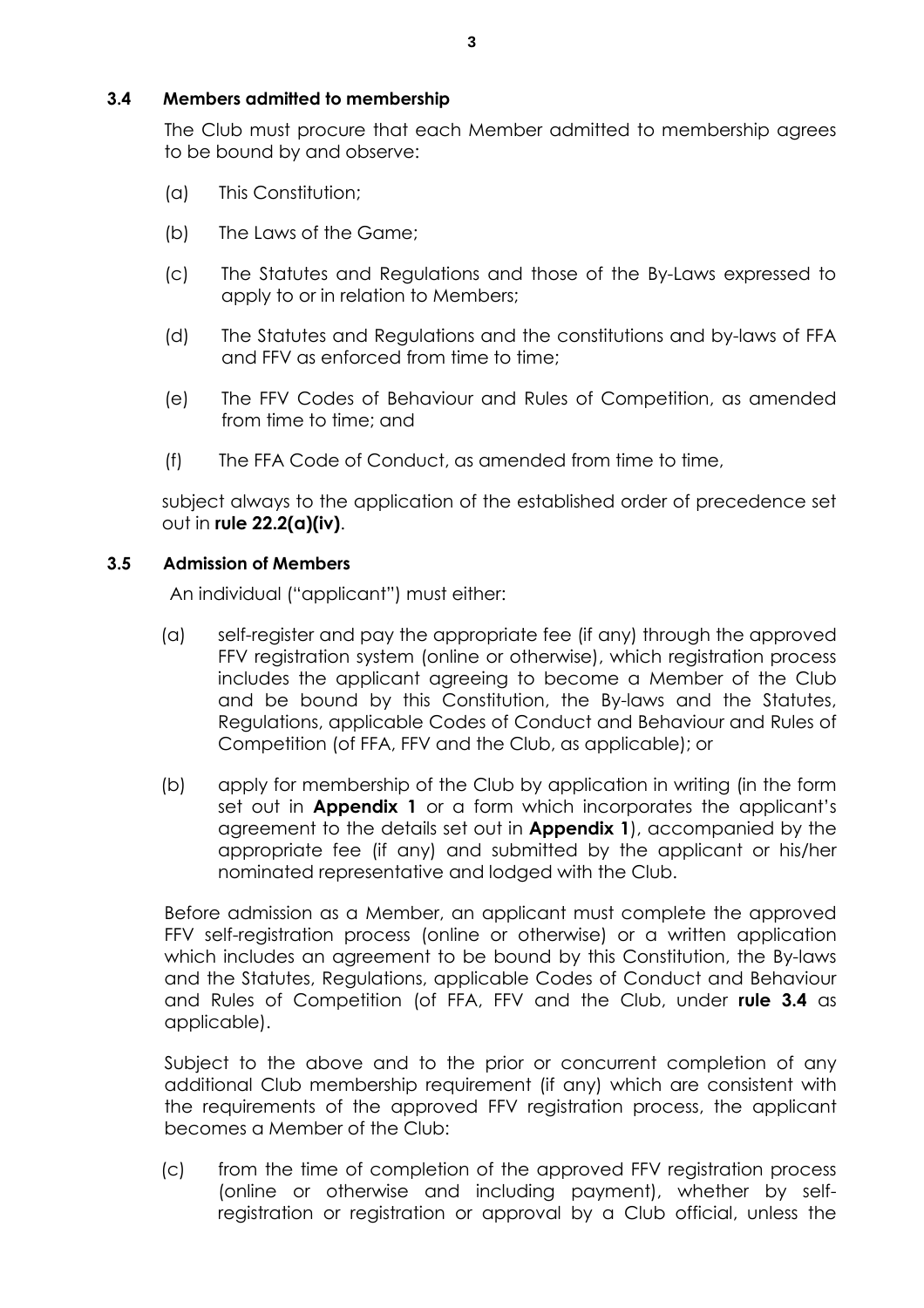applicant's application for registration or Club membership is validly refused by the Club including in accordance with the National Competition Regulations; or

(d) if there is no applicable FFV registration process for a particular category of membership, at the time of approval of the membership application by the Directors or the Club as required.

Life membership is awarded in accordance with **rule 8**.

#### **3.6 Ceasing to be a Member**

Subject to **clause 3.3**, a person ceases to be a Member on:

- (a) Resignation, by notice to the Club in writing;
- (b) death;
- (c) becoming bankrupt or insolvent or making an arrangement or composition with creditors of the person's joint or separate estate generally;
- (d) becoming of unsound mind or a person whose person or estate is liable to be dealt with in any way under a law relating to mental health;
- (e) the termination of their membership according to this Constitution; or
- (f) the expiry of the term of their membership according to **rule 3.3**.

#### **3.7 No claim against the Club**

No Member whose membership ceases has any claim against the Club or the Directors for damages or otherwise.

#### **3.8 Limited liability**

Members have no liability to contribute towards the payment of the debts and liabilities of the Club, or the costs, charges and expenses of the winding up of the Club.

#### **3.9 Members subscriptions**

Membership fees, subscriptions or other amounts payable by Members to the Club shall be determined by the Directors from time to time. To avoid doubt, the Directors or Club must not strike or impose any fee, subscription or other amount on any Member:

- (a) which relates solely or principally to the right to attend, debate or vote in general meeting;
- (b) in addition to the Association's regular membership fee, for the right of a Member to attend, debate or vote in general meeting; or
- (c) in any other ways disassociates attendance, participation or voting rights at general meetings from the usual rights of Members whether they participate in the Club as players, administrators, officials or otherwise.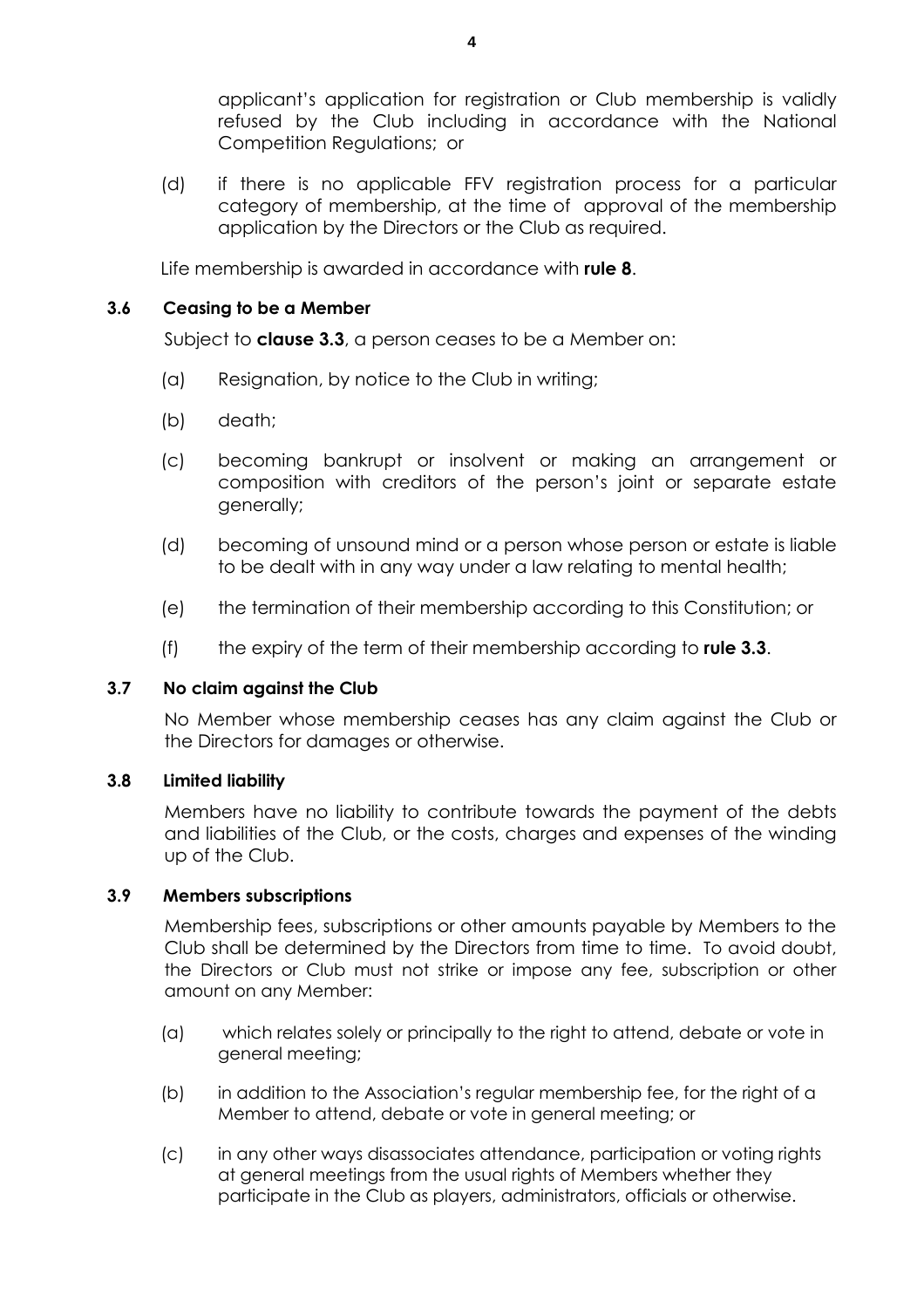A register of Members must be kept and contain:

- (a) the name and address of each Member;
- (b) the class of membership of the Member (if any);
- (c) the date on which each Member was admitted to membership of the Club; and
- (d) if applicable, the date of, and reasons for termination of membership.

In addition to the details above, the register must be maintained in the form, and contain such details as may be required by FFV from time to time. Information about a person who is no longer a Member of the Club, other than the person's name and the date on which the person ceased to be a Member, must be removed from the register of Members within 14 days of cessation of membership or as otherwise prescribed by the Act.

The Club must provide FFV (and to FFA if requested by FFA) with a copy of its register by 1 February and 1 August each year, certified by the Secretary to be true and correct as at the previous 31 December and 30 June respectively.

The register of Members will be made available for inspection by a Member at a reasonable time (but not copying in any form) within a reasonable time of receipt by the Secretary of a written request made by a Member, subject always to restrictions on access to personal information available under the Act or otherwise at law.

## **4 General meetings**

## **4.1 Annual general meeting**

Annual general meetings of the Club are to be held according to the Act.

## **4.2 Power to convene general meeting**

The Directors may convene a general meeting when they think fit and must do so if required under the Act.

## **4.3 Use of technology at general meetings**

A Member not physically present at a general meeting may participate in the meeting by the use of technology that allows that Member and the Members present at the meeting to clearly and simultaneously communicate with each other, subject always to such reasonable requirements regarding the availability and use of such technology as the Directors may reasonably determine.

For the purposes of these rules, a Member participating in this manner is taken to be present at the general meeting and, if the Member votes (by any method available using the relevant technology) at the meeting, is taken to have voted in person (irrespective of whether voting is stated in these rules to be by show of hands or by poll).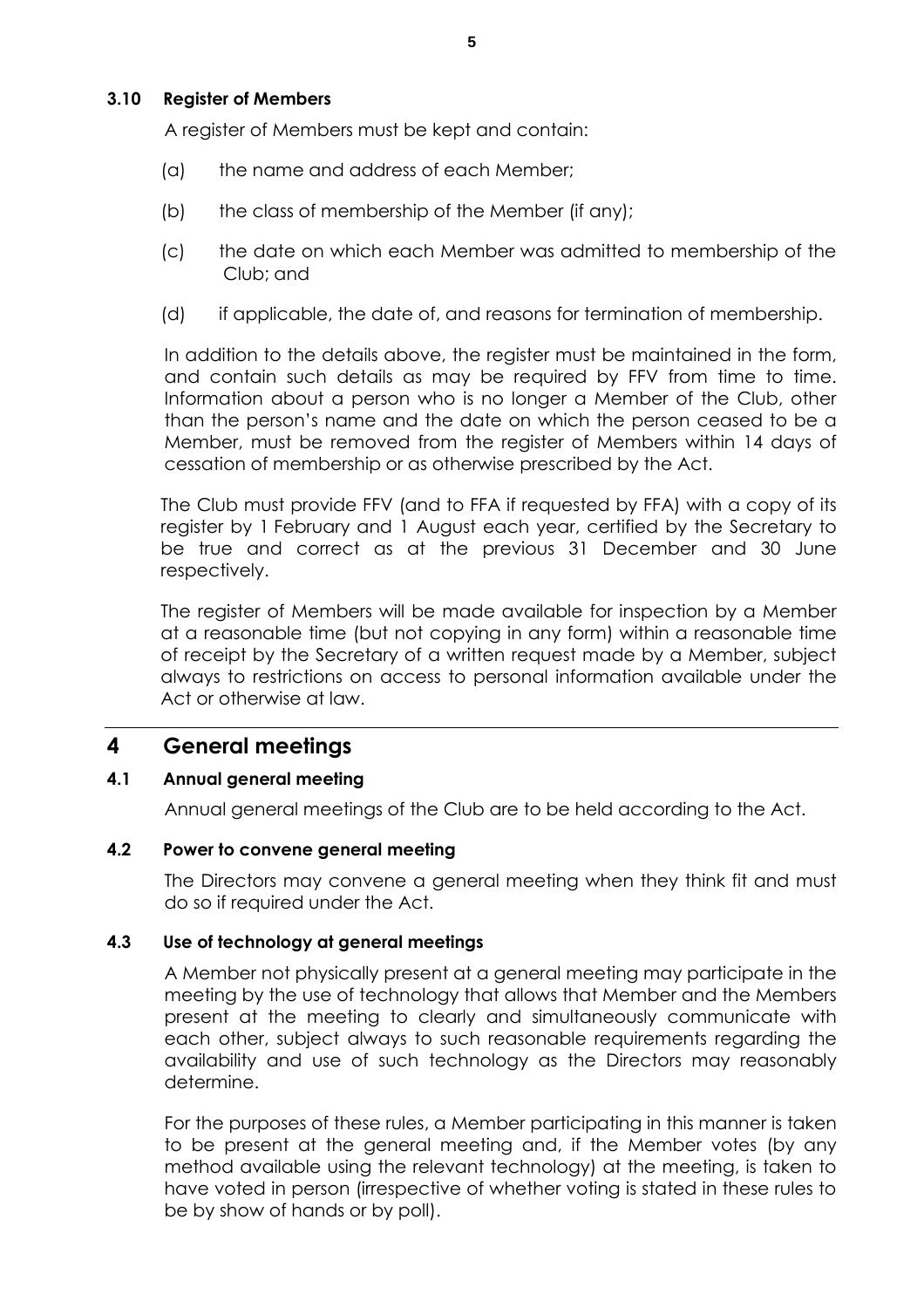## **4.4 Notice of general meeting**

Notice of a meeting of Members must be given at least 21 days before the meeting and in accordance with **rule 17** and the Act.

### **4.5 Directors entitled to attend general meetings**

A Director is entitled to receive notice of and attend and speak at all general meetings.

### **4.6 Non-receipt of notice**

The non-receipt of a notice convening, cancelling or postponing a general meeting by, or the accidental omission to give a notice of that kind to, a person entitled to receive it, does not invalidate any resolution passed at the general meeting or at a postponed meeting or the cancellation or postponement of the meeting.

## **5 Proceedings at general meetings**

#### **5.1 Number for a quorum**

Subject to **rule 5.4**, total number attending must be 3 times the total number of Directors &/or Committee members at the club by number of those persons who are Members and eligible to vote are a quorum at a general meeting.

#### **5.2 Requirement for a quorum an item of business may not be transacted at a general meeting unless a quorum is present when the meeting proceeds to consider it.**

If a quorum is present at the beginning of a meeting it is taken to be present throughout the meeting unless the chairman of the meeting (on their own motion or at the request of a Member who is present) declares otherwise.

## **5.3 Quorum and time**

If within 30 minutes after the time appointed for a general meeting a quorum is not present, the meeting:

- (a) if convened by, or on requisition of, Members is dissolved; and
- (b) in any other case stands adjourned to the same day in the next week and the same time and place, or to such other day, time and place as the Directors appoint by notice to those entitled to notice of the meeting.

#### **5.4 Adjourned meeting**

At a meeting adjourned under **rule 5.3(b)**, total number attending must be 2 times the total number of Directors &/or Committee members by number of those persons who are Members and who are present and eligible to vote are a quorum.

If a quorum is not present within 30 minutes after the time appointed for the adjourned meeting, the meeting is dissolved.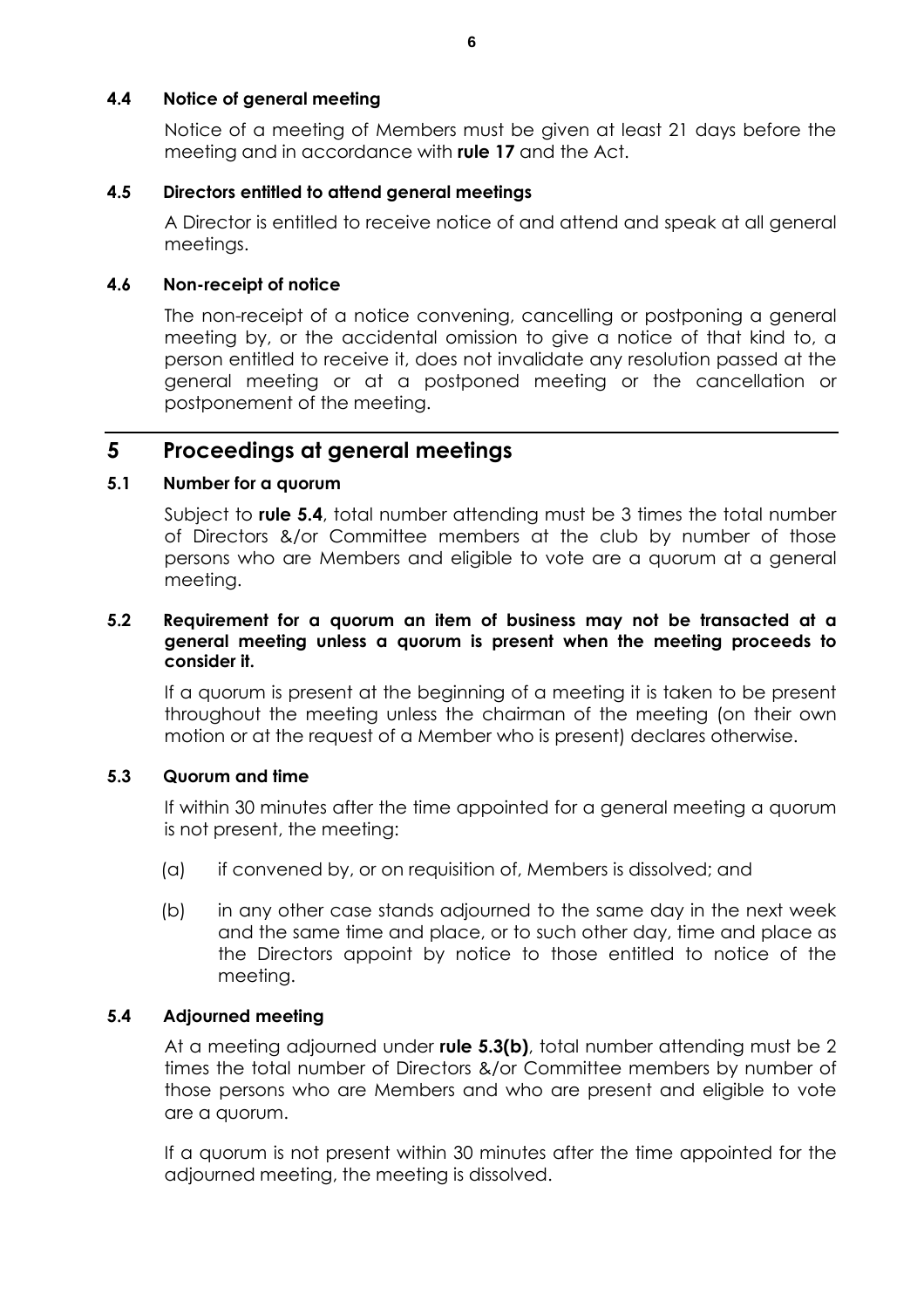## **5.5 President to preside over general meetings**

The President is entitled to preside at general meetings. If a general meeting is convened and there is no President, or the President is not present within 15 minutes after the time appointed for the holding of the meeting or is unable or unwilling to act, the Directors shall appoint a Director to preside as chairman for that meeting only.

## **5.6 Conduct of general meetings**

The chairman of a general meeting:

- (a) has charge of the general conduct of the meeting and of the procedures to be adopted;
- (b) may require the adoption of any procedure which is in their opinion necessary or desirable for proper and orderly debate or discussion or the proper and orderly casting or recording of votes; and
- (c) may, having regard where necessary to the Act, terminate discussion or debate on any matter whenever they consider it necessary or desirable for the proper conduct of the meeting.

A decision by the chairman under this rule is final.

## **5.7 Adjournment of general meeting**

The chairman of a general meeting may at any time during the meeting adjourn the meeting or any business, motion, question, resolution, debate or discussion being considered or remaining to be considered by the meeting.

The adjournment may be either to a later time at the same meeting or to an adjourned meeting at any time and any place.

The chairman may, but need not, seek any approval for the adjournment.

Unless required by the chairman, a vote may not be taken or demanded in respect of any adjournment.

Only unfinished business is to be transacted at a meeting resumed after an adjournment.

## **5.8 Notice of adjourned meeting**

It is not necessary to give any notice of an adjournment or of the business to be transacted at any adjourned meeting unless a meeting is adjourned for one month or more.

In that case, the same period of notice as was originally given for the meeting must be given for the adjourned meeting.

## **5.9 Questions decided by majority**

Subject to the requirements of the Act requiring a Special Resolution and **rule 1.2**, a resolution is carried if a simple majority of the votes cast on the resolution are in favour of it.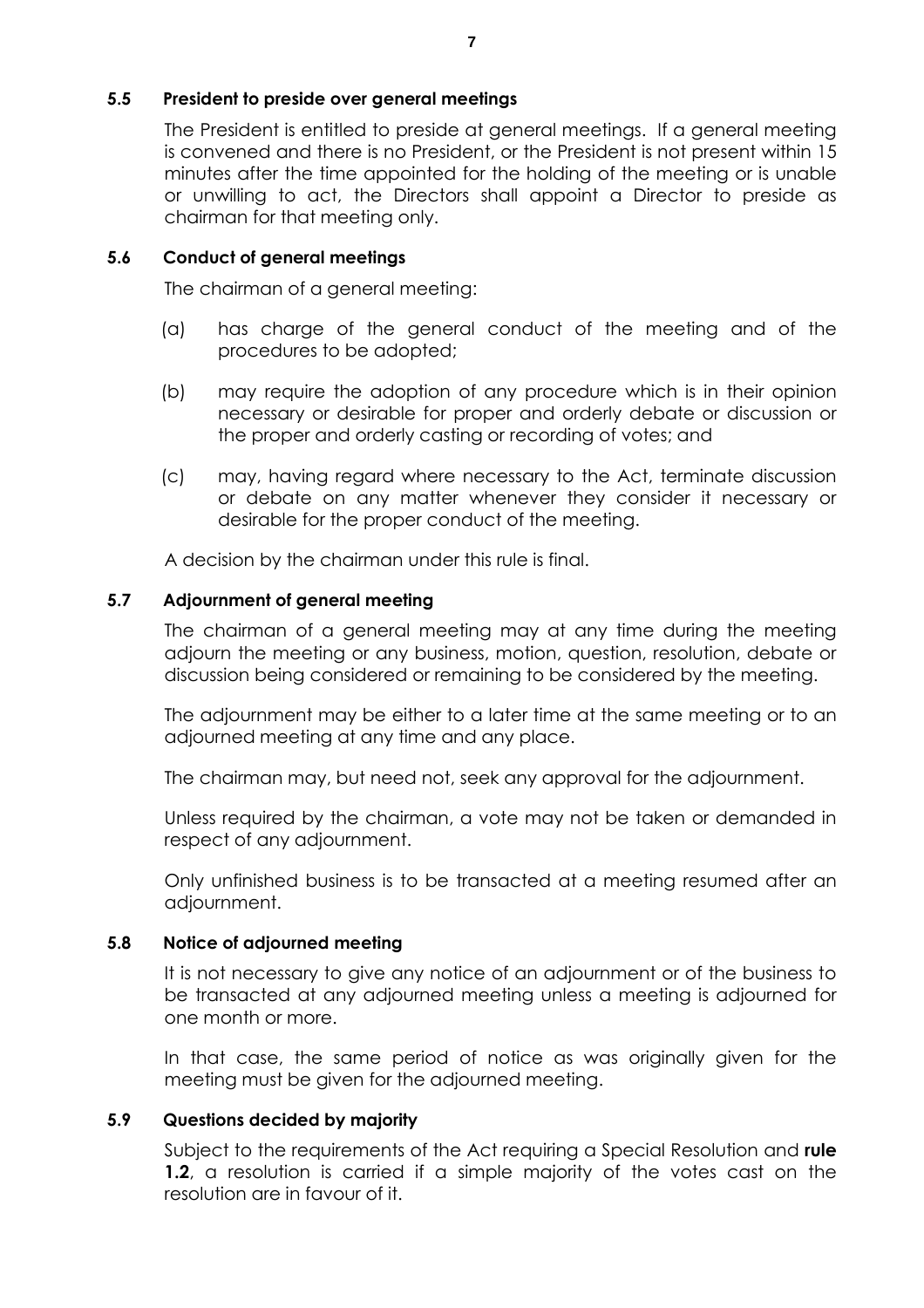## **5.10 Equality of votes casting vote for chairman**

Except on a resolution to elect a Director, if there is an equality of votes, whether on a show of hands or on a poll, the chairman of the meeting is entitled to a casting vote in addition to any votes to which the chairman is otherwise entitled.

## **5.11 Declaration of results**

At any general meeting a resolution put to the vote of the meeting must be decided on a show of hands unless a poll is properly demanded and the demand is not withdrawn.

A declaration by the chairman that a resolution (including a special resolution) has on a show of hands been carried or carried unanimously, or by a particular majority, or lost, and an entry to that effect in the minutes of the meetings of the Club, is conclusive evidence of the fact.

Neither the chairman nor the minutes need state and it is not necessary to prove, the number or proportion of the votes recorded for of or against the resolution.

## **5.12 Poll**

If a poll is properly demanded, it must be taken in the manner and at the date and time directed by the chairman and the result of the poll is the resolution of the meeting at which the poll was demanded.

A poll demanded on the election of a chairman or on a question of adjournment must be taken immediately.

A demand for a poll may be withdrawn.

A demand for a poll does not prevent the meeting continuing for the transaction of any business other than the question on which the poll has been demanded.

A declaration by the chairman that a resolution (including a special resolution) has by poll been carried or carried unanimously, or by a particular majority, or lost, and an entry to that effect in the minutes of the meetings of the Club, is conclusive evidence of the fact, subject always to that declaration being made after the votes are counted.

## **5.13 Objection to voting qualification**

An objection to the right of a person to attend or vote at the meeting or adjourned meeting:

- (a) may not be raised except at that meeting; and
- (b) must be referred to the chairman of the meeting, whose decision is final.

A vote not disallowed under the objection is valid for all purposes.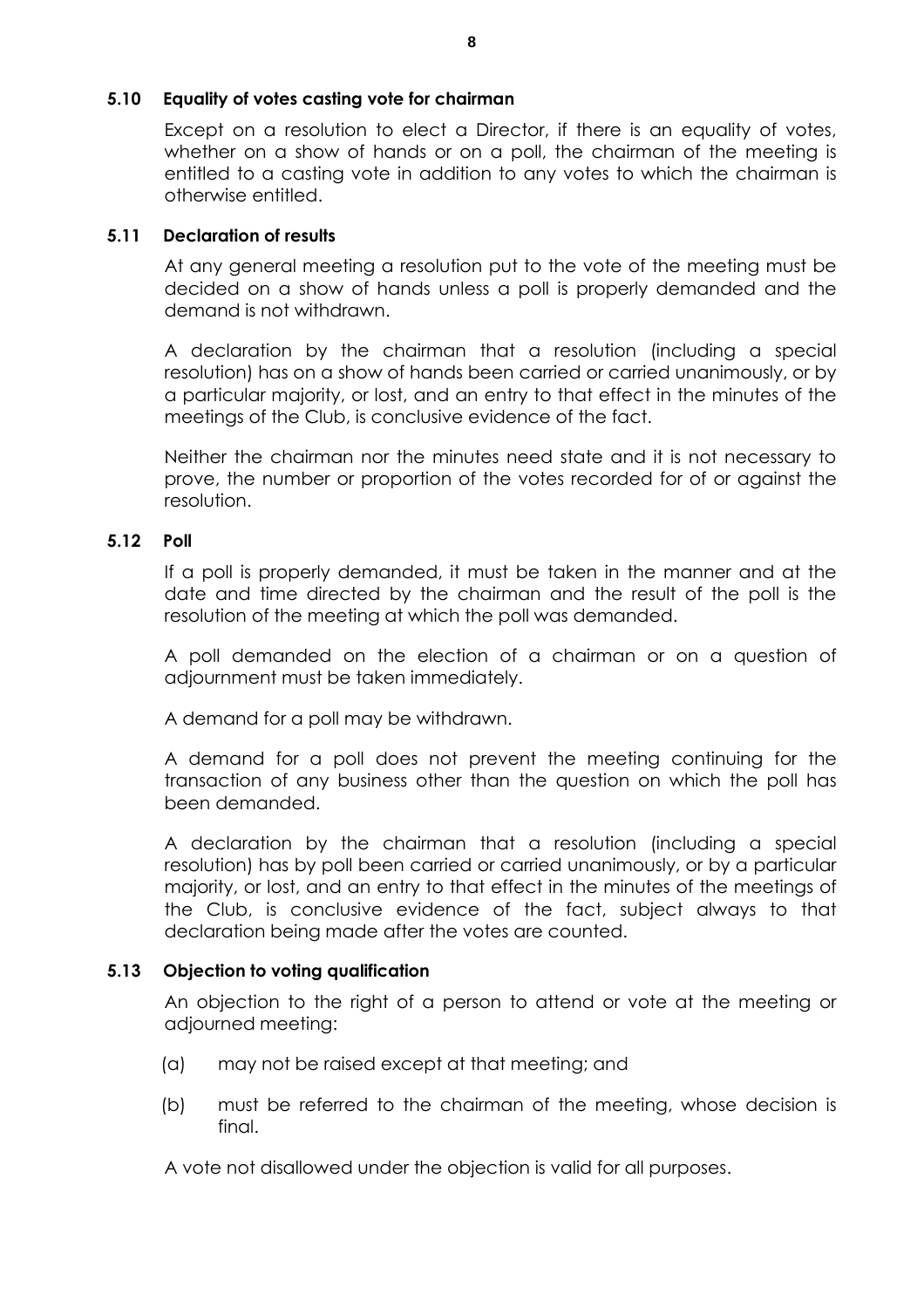## **5.14 Chairman to determine any poll dispute**

If there is a dispute as to the admission or rejection of a vote, the chairman of the meeting must decide it and their decision made in good faith is final and conclusive.

## **6 Voting rights of Members**

## **6.1 Votes on show of hands**

On a show of hands each Member entitled to vote under **rule 3.2** (and not otherwise disqualified from voting) and present at a general meeting has one vote, provided always that a parent or legal guardian of a Junior Member has one vote for each Junior Member he or she represents.

## **6.2 Votes on a poll**

On a poll each Member entitled to vote under **rule 3.2** (and not otherwise disqualified from voting) and present at a general meeting has one vote, provided always that a parent or legal guardian of a Junior Member has one vote for each Junior Member he or she represents.

## **6.3 Proxy voting**

Proxy voting is not permitted at general meetings of the Club.

## **7 FFA and FFV**

## **7.1 Constitution**

The Club must:

- (a) be a body corporate or incorporated association to be recognised by FFA and/or FFV and must have the following characteristics:
	- (i) it organises teams to participate in competitions sanctioned by FFV or FFA;
	- (ii) all members of its teams are entitled to membership;
	- (iii) members may vote in an election for any officeholders (whether directly if over 18 years of age or indirectly through the Junior Member's parent or other legal guardian if under 18 years of age);
	- (iv) agrees to be bound by the Statutes and Regulations, the Laws of the Game and those FFA or FFV rules (including the respective constitutions) and by-laws expressed to apply to it; and
	- (v) prevent infringement of the constitutions and by-laws of FFA and FFV and protect Football from abuse;
- (b) amend:
	- (i) this Constitution; or
	- (ii) the By-laws,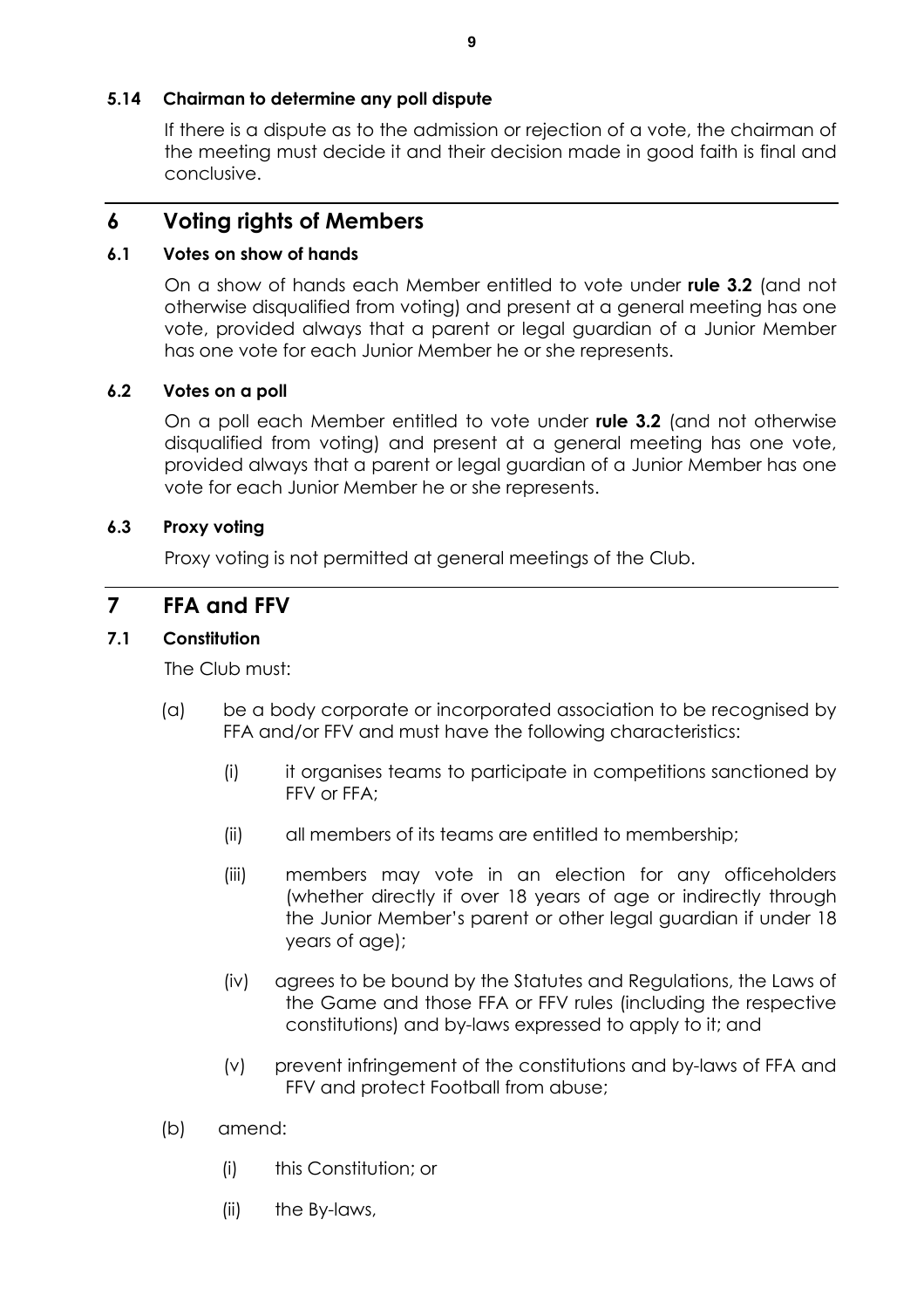to promptly adopt changes in the constitutions and by-laws of FFA and/or FFV made from time to time to the extent that they are applicable to the Club. In this clause the reference to changes to bylaws includes additional or replacement by-laws;

- (c) not otherwise amend or vary this Constitution without the prior written consent of FFV and in accordance with the Act; or
- (d) not otherwise amend or vary any of its By-laws without the prior written consent of FFV.

FFV must consent to any amendment to this Constitution or those By-laws which are required by law.

## **7.2 Enforcement of rules**

Subject to applicable law, the Club must:

- (a) promulgate and comply with, and do everything within its power to enforce compliance with, the Statutes and Regulations and the Laws of the Game; and
- (b) co-operate with FFA and FFV in all matters relating to the organisation of competitions, the Club's own competitions and Football in general.

## **7.3 Disputes**

- (a) This **rule 7.3** applies to a Dispute. In any Dispute, a Member may appoint a person to act on behalf of the Member in the Dispute procedure, and accordingly, a reference to a party to a Dispute includes reference to a person acting on behalf of a Member.
- (b) The parties to a Dispute must meet and discuss the matter in dispute, and, if possible, resolve the Dispute within 14 days after the Dispute comes to the attention of all of the parties.
- (c) If the parties are unable to resolve the Dispute at the meeting or meetings held in accordance with **rule 7.3(b)**, or if a party fails to attend such a meeting, then the parties must, within 10 days, hold a meeting in the presence of a mediator.
- (d) The mediator must be an unbiased decision maker and must be:
	- (i) a person chosen by agreement between the parties; or
	- (ii) in the absence of agreement:
		- (A) in the case of a Dispute between a Member and another Member, a person appointed by the Directors; or
		- (B) in the case of a Dispute between a Member and the Club, a person appointed by FFV.
- (e) A Member can be a mediator.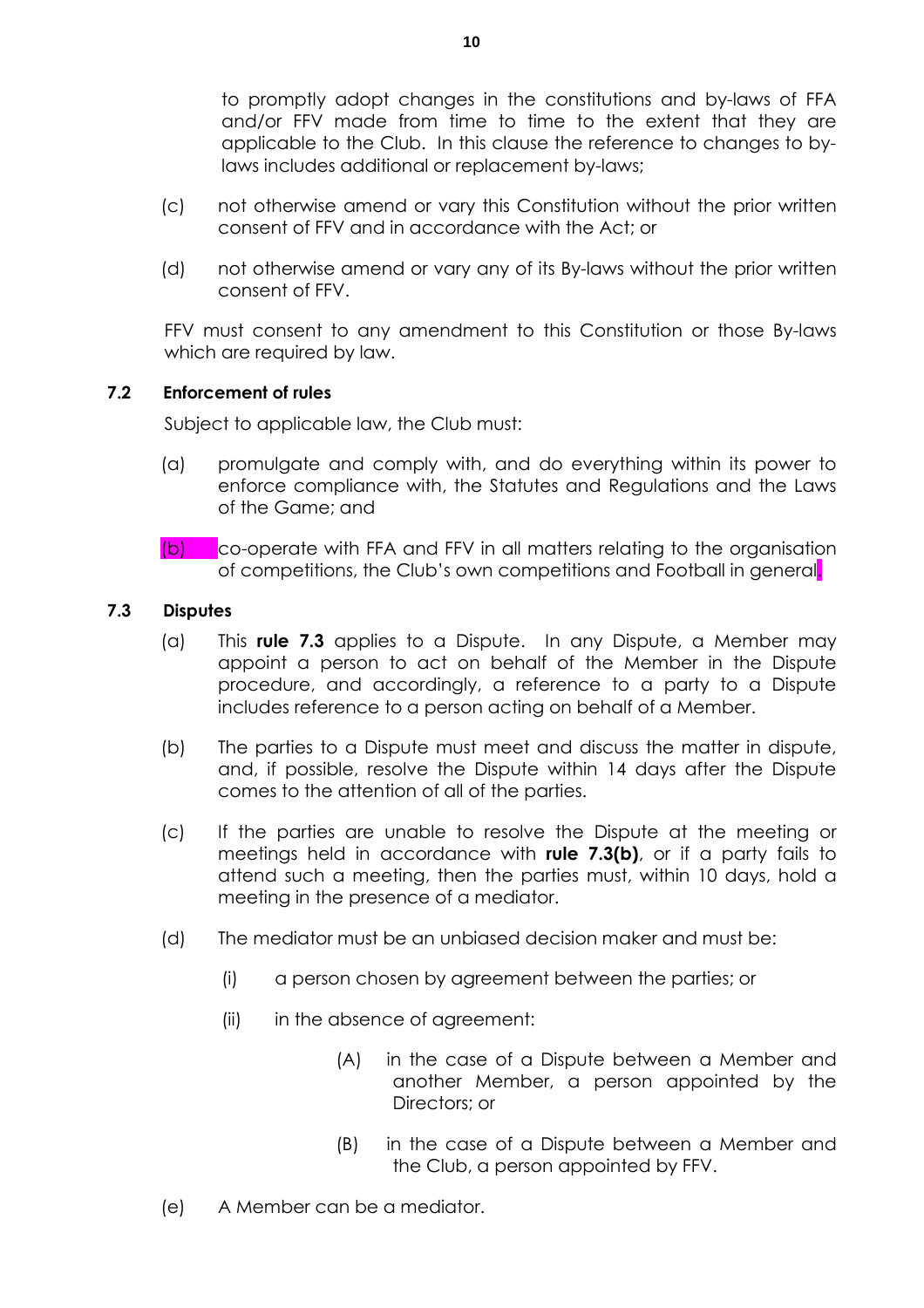- (f) A Member who is a party to the Dispute cannot be a mediator.
- (g) The parties to a Dispute must, in good faith, attempt to settle the Dispute by mediation.
- (h) The mediator, in conducting the mediation, must:
	- (i) give the parties to the mediation process reasonable opportunity to be heard; and
	- (ii) allow due consideration by all parties of any written statement submitted by any party; and
	- (iii) ensure that natural justice is accorded to the parties to the Dispute throughout the mediation process.
- (i) The mediator must not determine the Dispute.
- (j) If the mediation process does not result in the Dispute being resolved, the parties may then seek to resolve the Dispute in accordance with the process set out in the Grievance Procedure.

## **8 Patrons and Life Members**

## **8.1 Appointment and removal of Patrons**

The Directors may appoint and remove Patrons of the Club.

#### **8.2 Rights of Patrons**

Patrons are:

- (a) entitled to notice of all general meetings;
- (b) entitled to attend and speak at general meetings; and
- (c) not entitled to vote at any general meeting.

#### **8.3 Eligibility for Life Membership**

Any Member or Director may nominate an individual for admission as a Life Member.

#### **8.4 Nomination requirements**

A nomination under **rule 8.3** must:

- (a) be in writing in the form determined by the Directors from time to time; and
- (b) set out the reasons why, in the opinion of the nominator, the nominee should be considered for Life Membership.

#### **8.5 Admission to Life Membership**

Nominations for admission to Life Membership are to be considered by the Directors at their next meeting after the nomination is received.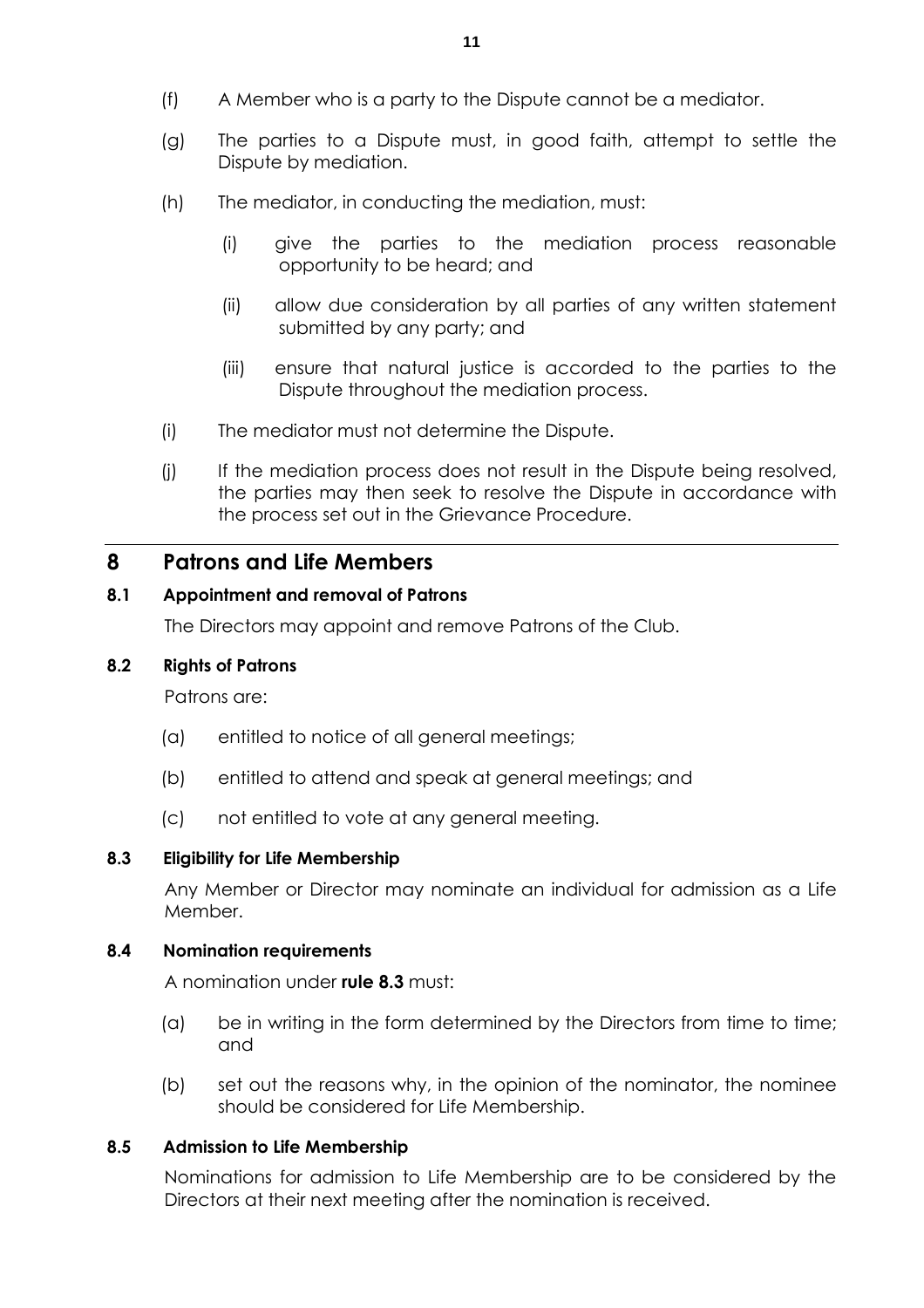In their absolute discretion, and without the need to give reasons for doing so, the Directors may recommend the nomination, or decide not to recommend or submit the nomination, to the next annual general meeting for approval.

A nominee is admitted to Life Membership if:

- (a) the Directors recommend that the nominee be admitted to Life Membership; and
- (b) the recommendation is approved by a majority of two-thirds of Members present at the annual general meeting at which the recommendation is considered.

#### **8.6 Rights of Life Members**

Unless also an Ordinary Member a Life Member:

- (a) is not to be counted in a quorum under **rule 5.1**;
- (b) has the right to remain a Life Member until they die or resign their Life Membership or unless they are expelled from the Club;
- (c) subject to any separate agreement with the Club to the contrary, has no obligation, and may not be required, to pay any subscription or other amount;
- (d) is entitled to receive notice of general meetings;
- (e) is entitled to attend and speak at general meetings; and
- (f) is not entitled to vote at any general meeting.

## **9 Directors**

#### **9.1 Number of Directors**

There are to be no more than 6 Directors comprised as follows:

- (a) the Executive President;
- (b) Senior President & Junior President
- (c) the Club Secretary (which is a mandatory position under the Act);
- (d) the Treasurer; and
- (e) 2 (two) other committee members;

who must all be Ordinary Members (or the parent or other legal guardian of a Junior Member) and who shall be elected under **rule 9.2**.

#### **9.2 Elections**

A Member or a Director may nominate a person for election as a Director (including as President). A nomination must be in writing and signed by the nominator and nominee.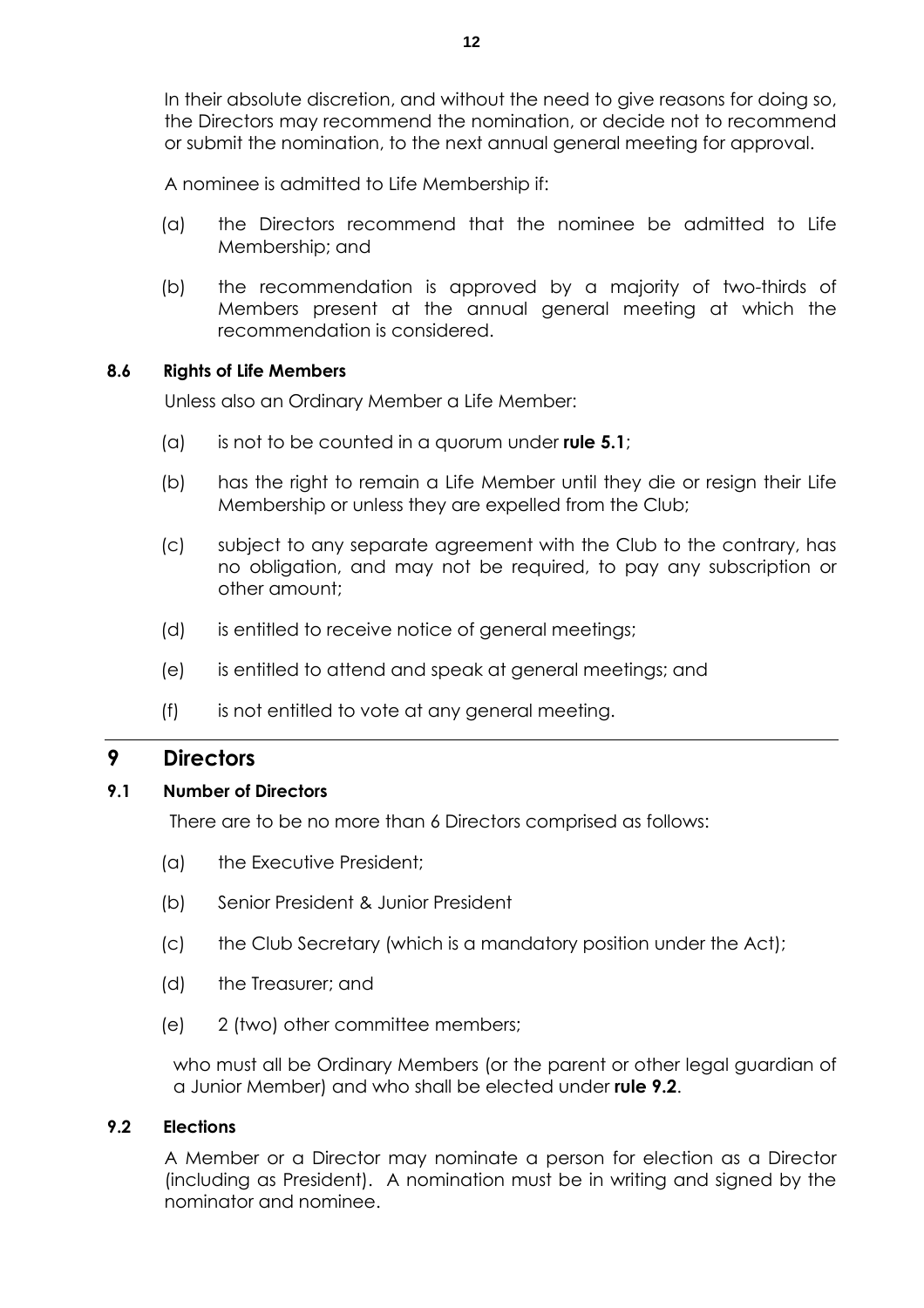If insufficient nominations are received to fill all available Director vacancies the candidates nominated shall, subject to declaration by the chairman, be deemed to be elected.

If the number of nominations received is equal to the number of vacancies to be filled, the persons nominated shall, subject to declaration by the chairman, be deemed to be elected.

If the number of nominations exceeds the number of vacancies to be filled, voting papers shall be prepared containing the names of the candidates in alphabetical order, for each vacancy.

Elections shall be conducted by such means as is prescribed by the Directors.

#### **9.3 Term of office**

Directors shall hold office for a term of two years and subject to this Constitution, shall hold office from the conclusion of the Annual General Meeting at which they were elected until the conclusion of the second following Annual General Meeting.

#### **9.4 Maximum term of office**

Unless otherwise approved by the Members in General meeting a Director may not serve more than three consecutive terms as a Director.

If a Director has served three consecutive terms, they may not be elected as a Director again until the second annual general meeting after the end of their third term of office.

#### **9.5 Casual vacancy**

The Directors may at any time (and if the vacancy is for the position of Secretary, must, within 14 days as required by the Act) appoint a person to be a Director to fill a casual vacancy.

A Director appointed under this rule holds office until the end of the term of the Director in whose place they were appointed.

Service as a Director under this rule is a full term of office for the purposes of **rule 9.3**.

#### **9.6 Remuneration of Directors**

A Director may not be paid for services as a Director but, with the approval of the Directors, may be reimbursed by the Club for their reasonable expenses when:

- (a) travelling to or from meetings of the Directors, a Committee or the Club; or
- (b) otherwise engaged on the affairs of the Club.

#### **9.7 Vacation of office**

The office of a Director becomes vacant when the Director: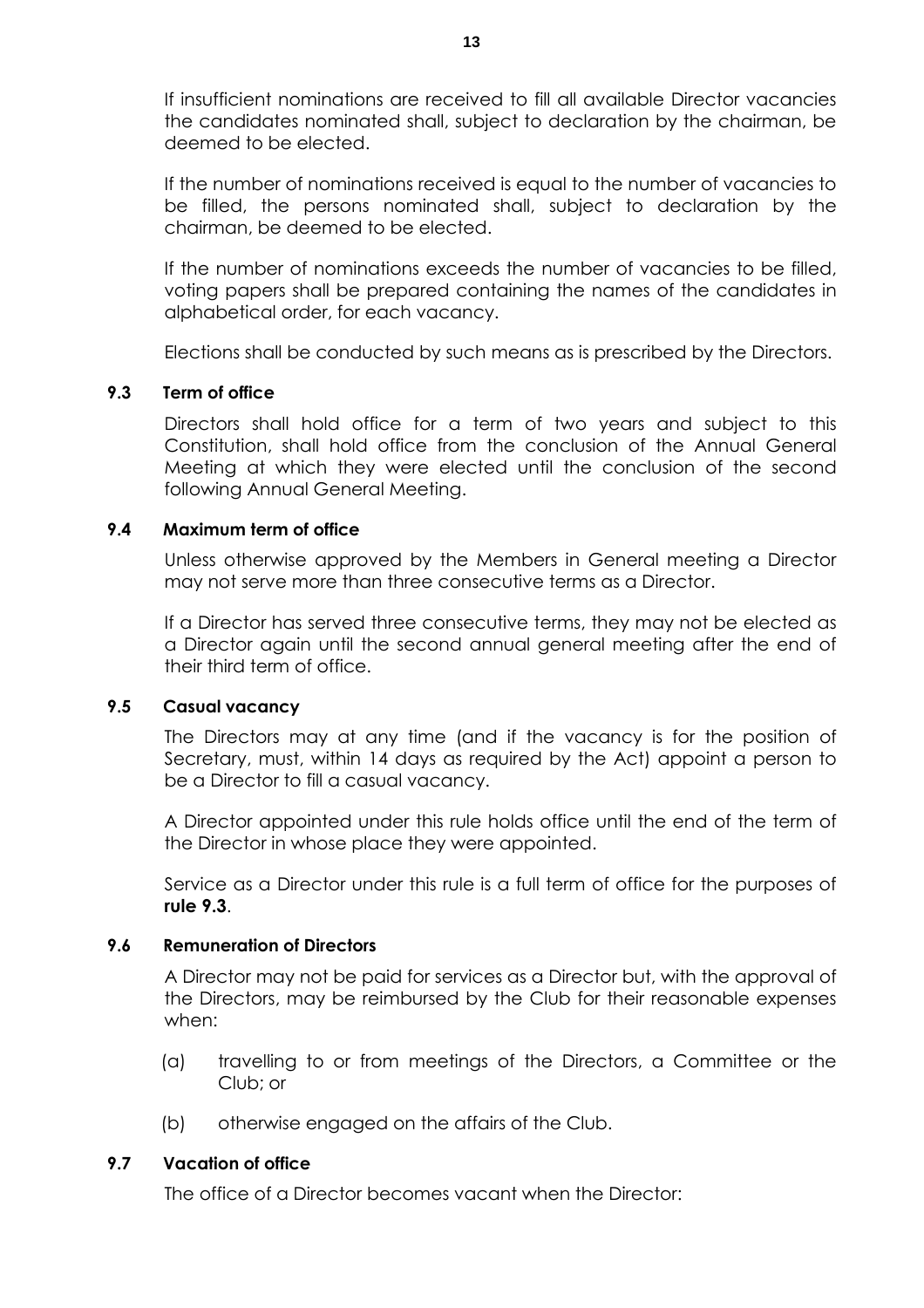- (a) is disqualified by the Act from being a committee member or is otherwise taken to have vacated their office as a committee member under the Act, including on removal by Special Resolution;
- (b) is disqualified by the Corporations Act from being a director;
- (c) becomes of unsound mind or a person whose person or estate is liable to be dealt with in any way under a law relating to mental health;
- (d) resigns office by notice in writing to the Club; or
- (e) is not present personally at three consecutive Directors' meetings without leave of absence from the Directors.

#### **9.8 Directors to be bound by Club, FFV and FFA Rules**

By accepting office, each Director agrees to be bound by and observe:

- (a) this Constitution;
- (b) the Statutes and Regulations and those of the By-Laws expressed to apply to or in relation to Directors of Clubs;
- (c) the Statutes and Regulations and the constitutions and by-laws of FFA and FFV as enforced from time to time;
- (d) the FFV Codes of Behaviour and Rules of Competition, as amended from time to time; and
- (e) the FFA Code of Conduct, as amended from time to time.

## **10 Powers and duties of Directors**

#### **10.1 Ongoing appointment as Directors**

Unless their position is no longer available under this Constitution, those persons who were Directors of the Club immediately prior to the approval of this Constitution shall continue to be Directors of the Club in accordance with **rule 9.1**.

#### **10.2 Directors to manage Club**

The Directors are to manage the Club's business and may exercise those of the Club's powers that are not required, by the Act or by this Constitution, to be exercised by the Club in general meeting. The Secretary must do those things required to be carried out by the Secretary of an association under the Act.

#### **10.3 Minutes**

The Directors must cause accurate minutes of meetings (both general and directors') to be made and kept according to the Act.

#### **10.4 Signing Cheques and other negotiable instruments**

Cheques and other negotiable instruments must be signed by at least two Directors nominated by the Directors.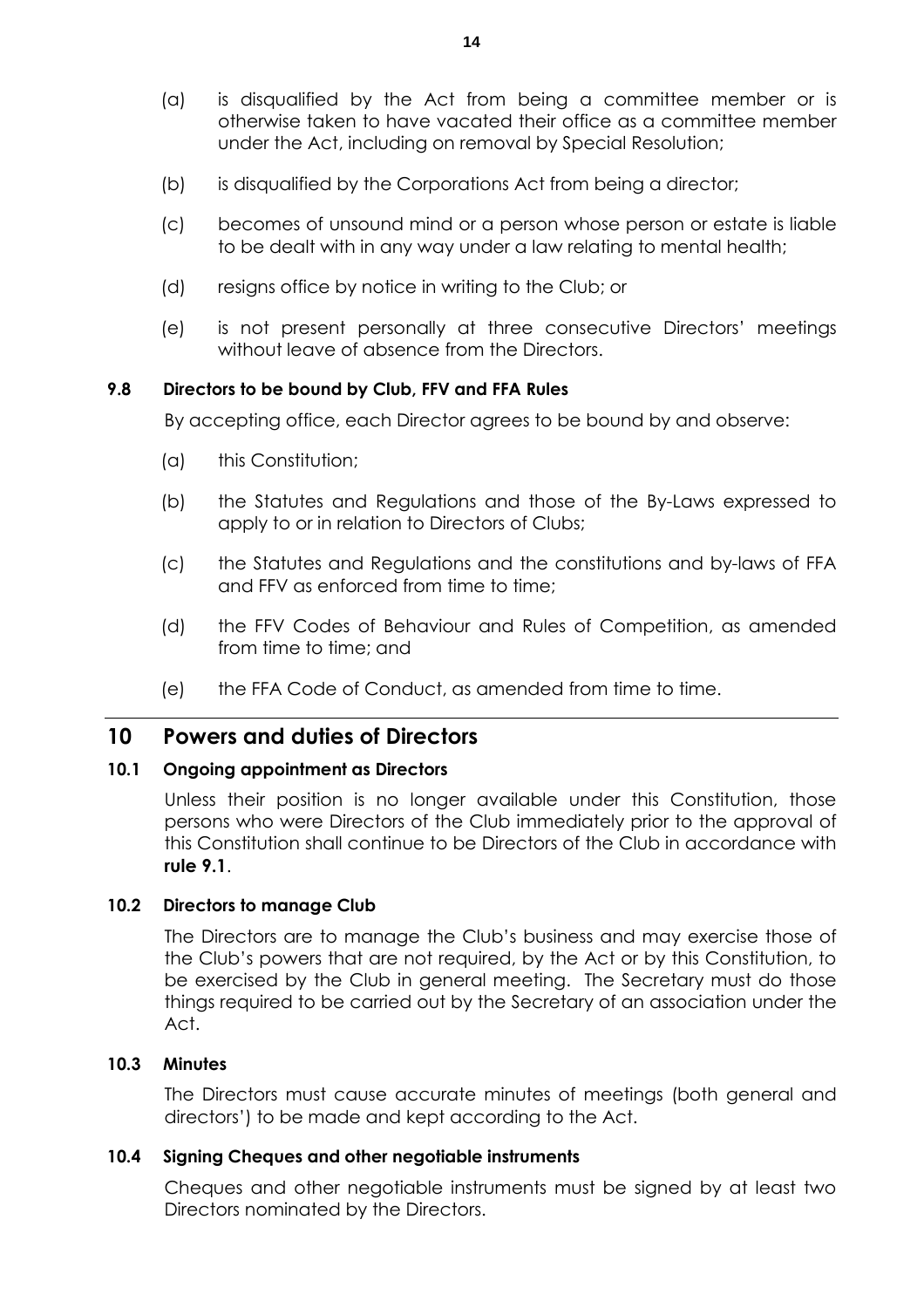## **11 Proceedings of Directors**

## **11.1 Directors meetings**

The Directors may meet together for conducting business, adjourn and otherwise regulate their meetings as they think fit. The Directors consent, by accepting nomination as a Director, to meetings being held using any technology that allows the Directors to clearly and simultaneously communicate with each other participating Director. A Director who participates in a meeting in this manner is taken to be present at the meeting. To avoid doubt, this includes meetings held by telephone and/or video conferencing.

## **11.2 Questions decided by majority**

A question arising at a Directors' meeting is to be decided by a majority of votes of the Directors present and entitled to vote.

## **11.3 Chairman's casting vote**

The chairman of the meeting has a casting vote.

## **11.4 Quorum**

Until otherwise determined by the Directors, 3 (three) Directors (at least two of whom are entitled to vote) present in person or by proxy is a quorum.

## **11.5 Effect of vacancy**

The continuing Directors may act despite a vacancy in their number. If the number of Directors is reduced below the number required for a quorum, the remaining Directors may act only for the purpose of filling the vacancies to the extent necessary to bring their number up to the number required for a quorum or to convene a general meeting.

## **11.6 Director attending and voting by proxy**

A Director may attend and vote by proxy at a Directors' meeting if the proxy:

- (a) is another Director; and
- (b) has been appointed in writing signed by the appointor in the form set out in **Appendix 2** or a similar form approved by the Directors.

The appointment must be for a particular meeting.

## **11.7 Convening meetings**

A Director may, and the Secretary on the request of a Director must, convene a Directors' meeting.

## **11.8 President to preside at Directors' meeting**

The President is entitled to preside at Directors' meetings.

If the President is not present and able and willing to act within 15 minutes after the time appointed for a meeting or has signified an intention not to be present and able and willing to act, the Directors shall appoint a Director to preside as chairman for that meeting only.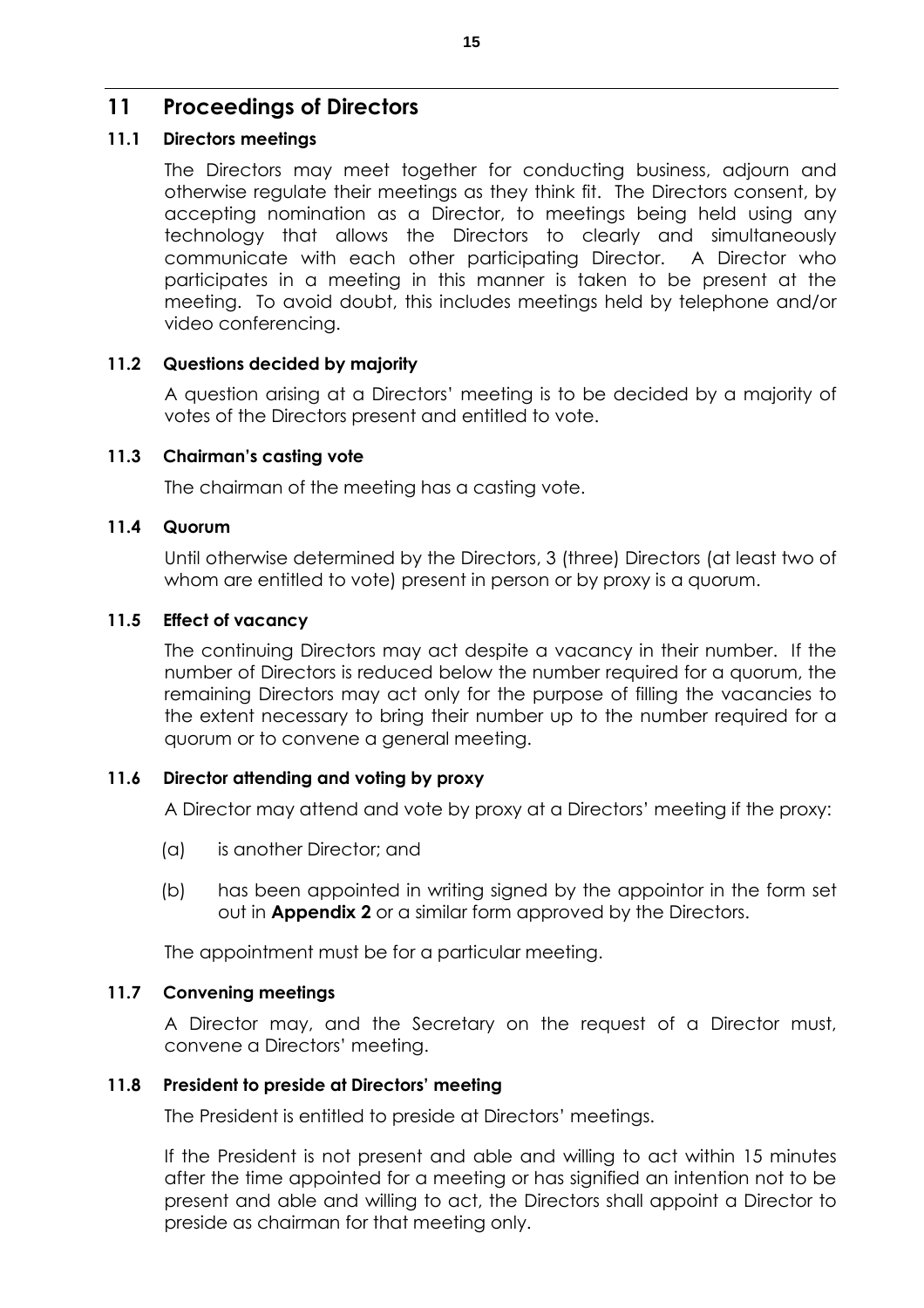### **11.9 Committees**

The Directors may delegate any of their powers to Committees consisting of those persons they think fit, and may revoke that delegation.

### **11.10 Powers delegated to Committees**

A Committee must exercise the powers delegated to it according to the terms of the delegation and to any directions of the Directors.

Powers delegated to and exercised by a Committee are taken to have been exercised by the Directors.

#### **11.11 Committee meetings**

Committee meetings are governed by the provisions of this Constitution dealing with Directors' meetings, as far as they are capable of application.

#### **11.12 Circulating resolutions**

The Directors may pass a resolution without a Directors' meeting being held if all of the Directors who are entitled to vote on the resolution sign a document containing a statement that they are in favour of the resolution set out in the document.

Separate copies of the document may be used for signing by Directors if the wording of the resolution and statement is identical in each copy.

The resolution is passed when the last Director signs.

## **11.13 Validity of acts of Directors**

Everything done at a Directors' meeting or a Sub-Committee meeting, or by a person acting as a Director (including the Secretary), are valid even if it is discovered later that there was some defect in the appointment, election or qualification of any of them or that any of them was disqualified or had vacated office.

## **11.14 Conflicts of interest**

A Director who has a material personal interest in a matter being considered at a Directors' meeting must, as soon as the Director becomes aware of his or her interest in the matter, disclose the nature and extent of that interest to the Directors.

The interested Director must not be present while the matter is being considered at the meeting and must not vote on the matter.

Any such material personal interest must otherwise be dealt with in accordance with the Act

## **12 Secretary**

## **12.1 Election and Appointment of Secretary**

There must be a Secretary of the Club (who is a Director) who must be:

(a) over 18 years of age;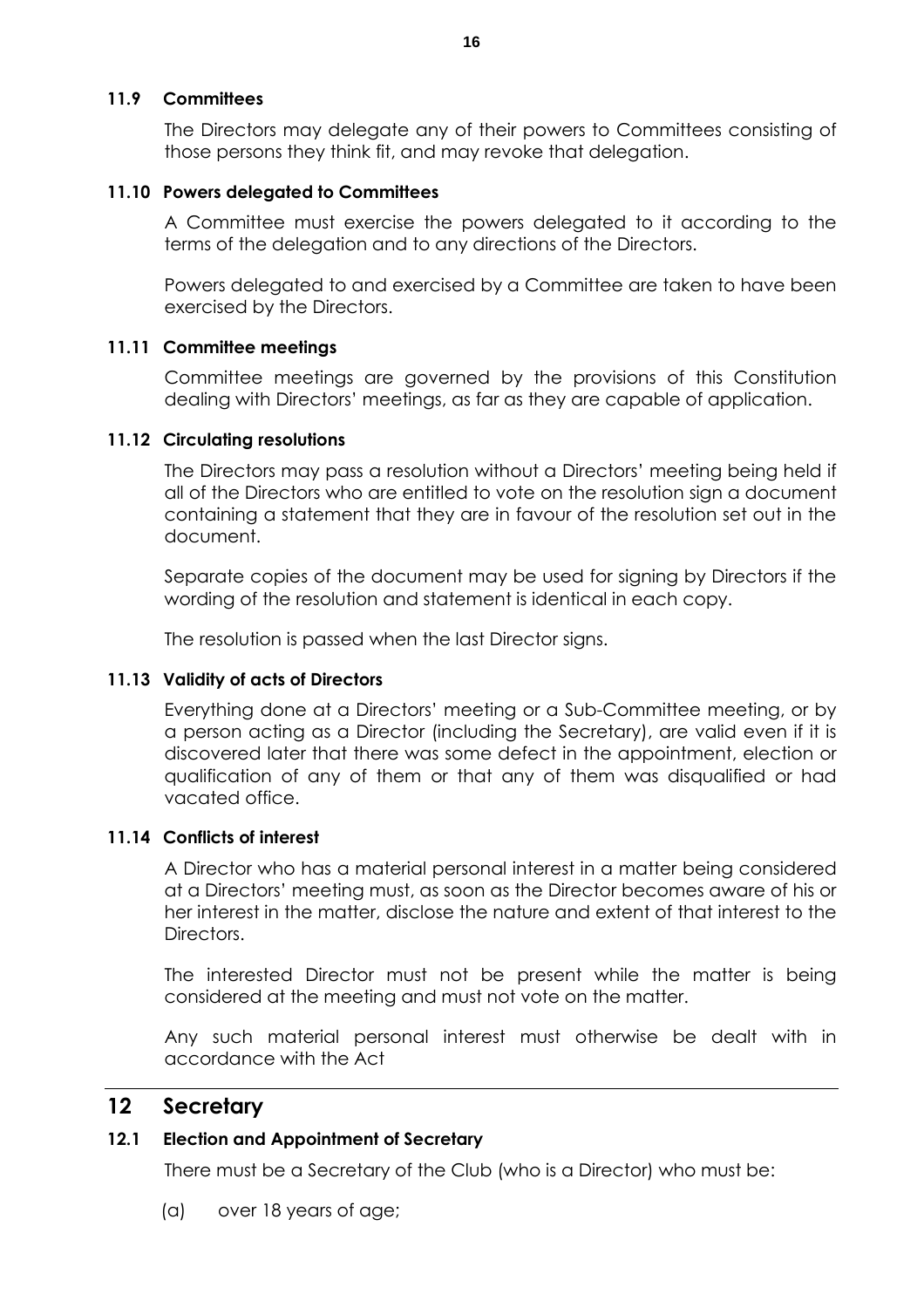- (b) resident in Australia; and
	- (i) in the case of a first secretary, is the person who fills the office of first secretary in accordance with the Act; or
	- (ii) in any other case, is the person elected or appointed in accordance with these rules.

## **12.2 Vacation in office of Secretary**

The office of Secretary is vacated if the Secretary ceases to reside in Australia or otherwise in accordance with **rule 9.7**.

## **12.3 Powers, duties and authorities of Secretary**

The Secretary holds office on the terms and conditions and with the powers, duties and authorities set out under the Act and otherwise as determined by the Directors.

## **13 By-laws**

## **13.1 Making and amending By-laws**

The Directors may from time to time make By-laws which in their opinion are necessary or desirable for the control, administration and management of the Club's affairs and may amend, repeal and replace those By-laws, but only to the extent the Club can do so under **rule 7.1**.

Subject to **rule 7.1**, the Club in general meeting, may amend, repeal and replace any By-law made by the Directors, but that does not affect the validity of anything previously done by the Directors or anyone under that Bylaw.

## **13.2 Effect of By-law**

A By-law:

- (a) is subject to this Constitution;
- (b) must be consistent with this Constitution and the objectives stated in FFV's constitution, and if not, the Constitution prevails to the extent of the inconsistency; and
- (c) when in force, is binding on all Members and has the same effect as a provision in this Constitution.

## **14 Seals**

## **14.1 Safe custody of common seals**

The Directors must provide for the safe custody of any seal of the Club.

## **14.2 Use of common seal**

If the Club has a common seal or duplicate common seal:

(a) it may be used only by the authority of the Directors; and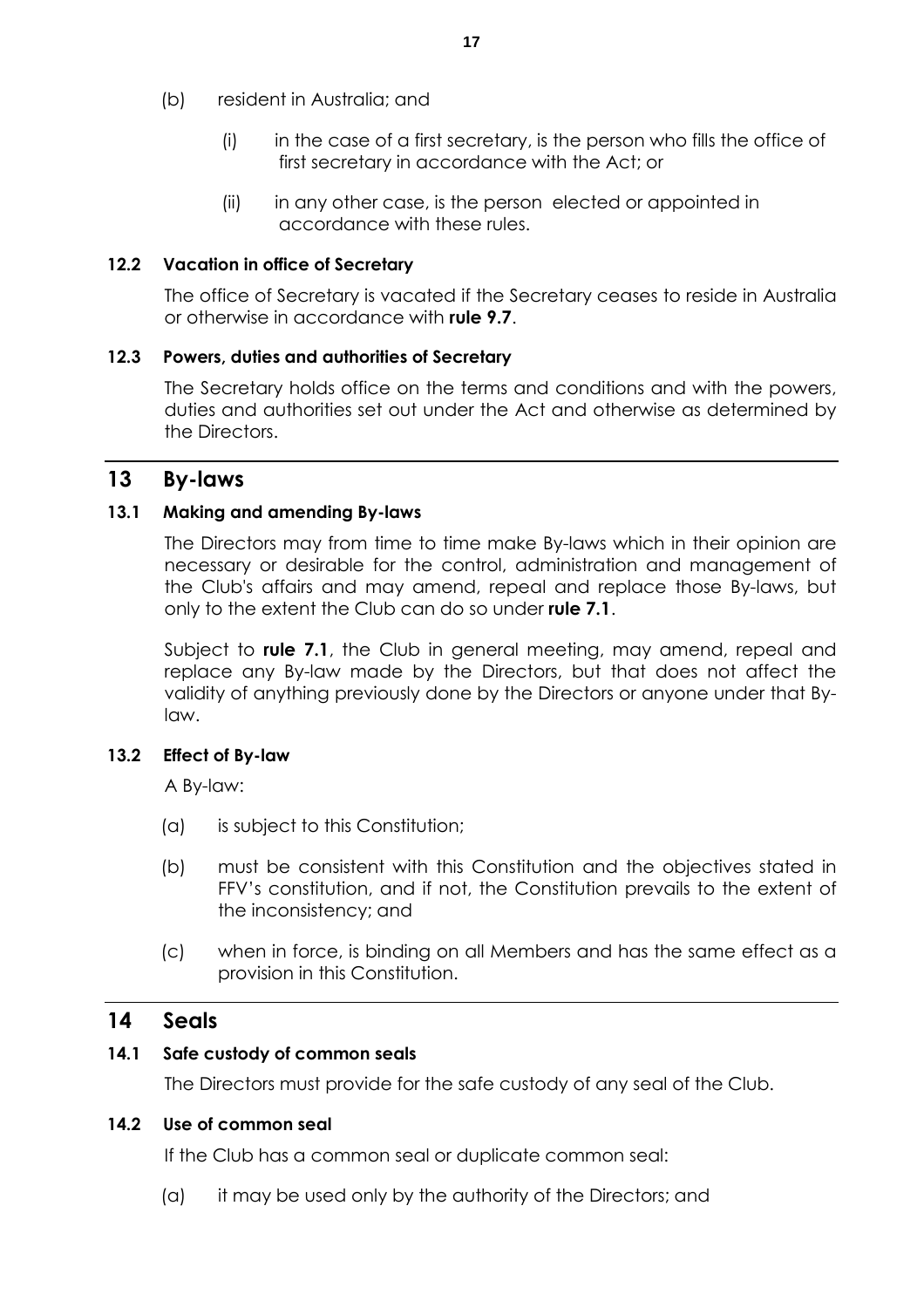(b) every document to which it is affixed must be signed by a Director and be countersigned by another Director or another person appointed by the Directors to countersign that document or a class of documents in which that document is included or as otherwise authorised under the Act.

## **15 Funds**

## **15.1 Source of Funds**

The funds of the Club are to be derived from fees paid by Members and any other sources the Directors determine.

## **15.2 Funds management**

The funds of the Club are to be used solely for the purposes specified in **rule 2.1** in any manner the Directors determine.

## **16 Inspection and copying of and access to records**

## **16.1 Inspection by Members**

Subject to the Act, the Directors may determine whether and to what extent, and at what times and places and under what conditions, the financial records, securities and other relevant documents of the Club or any of them will be open for inspection, copying or access by the Members.

## **16.2 Right of a Member to inspect, copy or access documents**

On request, a Member is entitled to have access to and may copy these rules and the minutes of general meeting (including the annual financial statements of the Club submitted at the general meeting). A Member does not otherwise have the right to inspect, copy or have access to any financial records, securities or other relevant document of the Club (including minutes of Directors' meetings) except as provided by law or authorised by the Directors.

## **16.3 Custody of documents**

The Treasurer must keep in his or her custody or control the financial records of the Club for the current financial year and any other financial records as authorised by the Directors. Except as otherwise provided in these rules, the Secretary must keep in his or her custody or under his or her control all books, financial records, securities and other documents of the Club.

## **17 Service of documents**

## **17.1 Document includes notice**

In this **rule 17**, **document** includes a notice.

## **17.2 Methods of service**

The Club may give a document to a Member:

(a) personally; or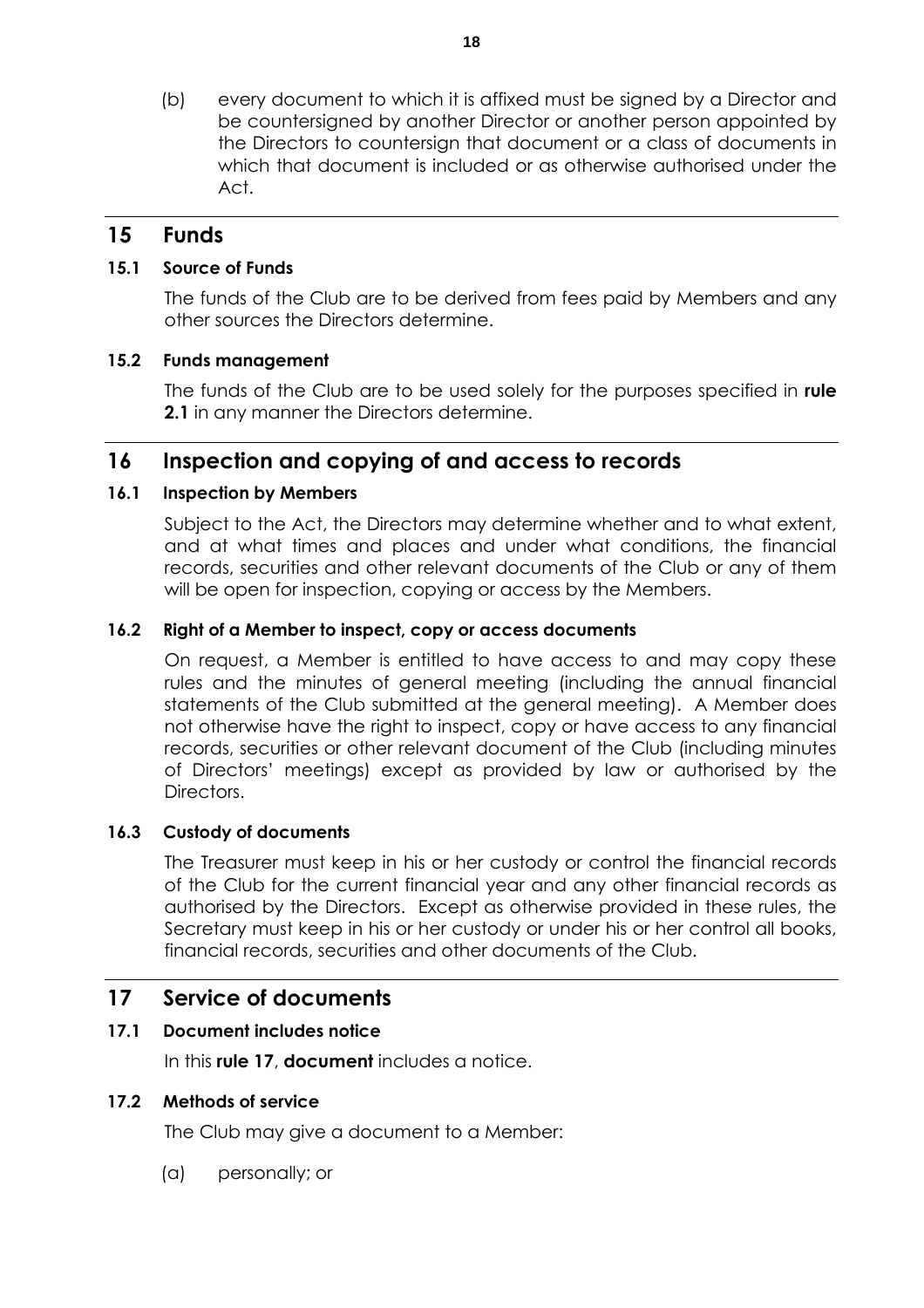- (b) by sending it by post to the address for the Member in the Register or an alternative address nominated by the Member; or
- (c) by sending it to a fax number or electronic address nominated by the Member; or
- (d) by posting it on the Club's website.

## **17.3 Methods of service on the Club**

A Member may give a document to the Club by:

- (a) delivering it to the Registered Office; or
- (b) sending it by post to the Registered Office; or
- (c) sending it to a fax number or electronic address nominated by the Club.

## **17.4 Post**

A document sent by post if sent to an address:

- (a) in Australia, may be sent by ordinary post; and
- (b) outside Australia, must be sent by airmail,

and in either case is taken to have been received on the day after the date of its posting.

## **17.5 Fax or electronic transmission**

If a document is sent by fax or electronic transmission, delivery of the document is taken to:

- (a) be effected by properly addressing and transmitting the fax or electronic transmission; and
- (b) have been delivered on the day following its transmission.

## **18 Indemnity**

## **18.1 Indemnity of office holders**

Every person who is or has been a Director or other office holder of the Club (as defined in the Act) is entitled to be indemnified out of the property of the Club against:

- (a) every liability incurred in good faith by the person in that capacity (except a liability for legal costs); and
- (b) all legal costs incurred in defending or resisting (or otherwise in connection with) proceedings, whether civil or criminal or of an administrative or investigatory nature, in which the person becomes involved because of that capacity,

unless: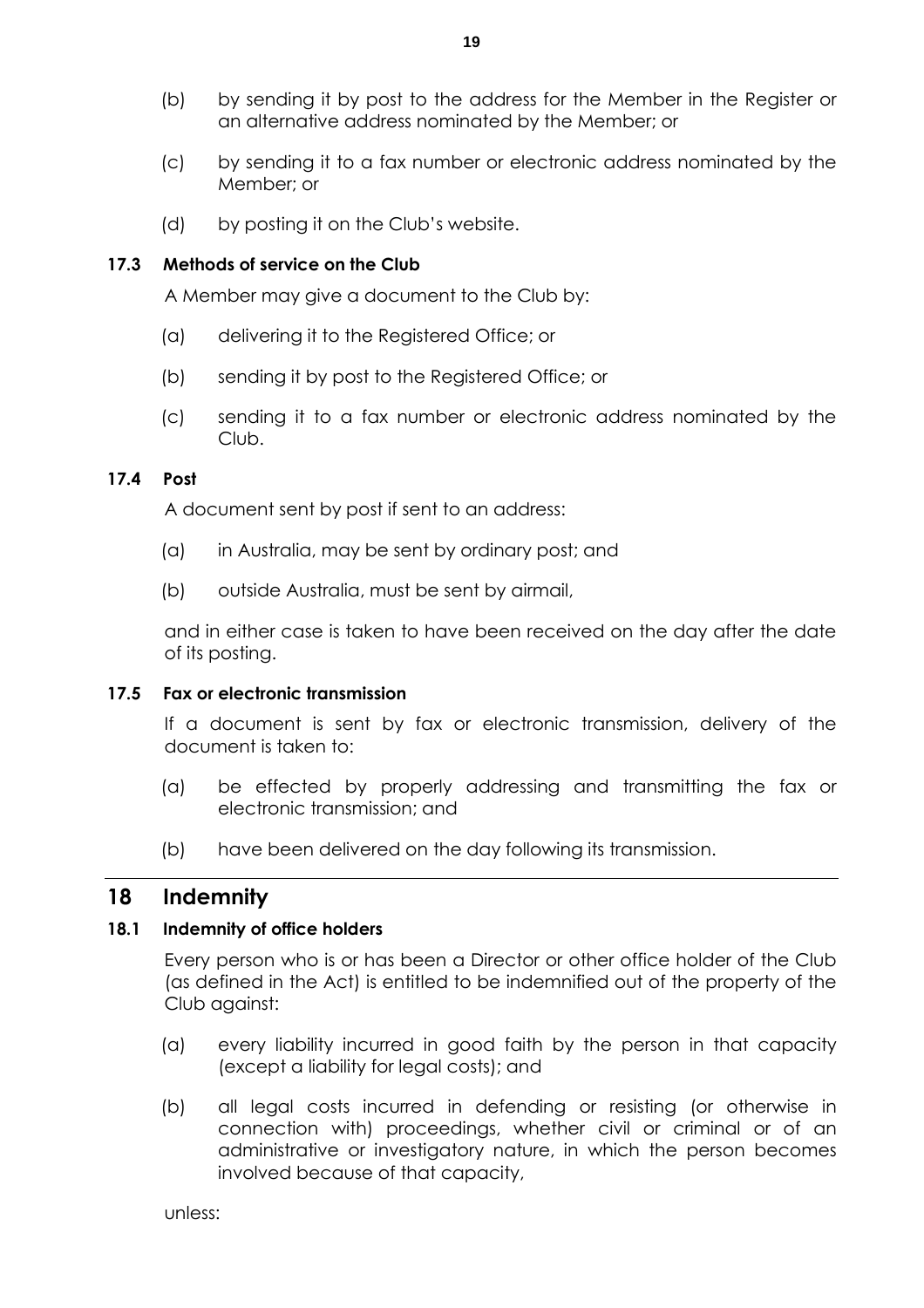- (c) the Club is forbidden by statute to indemnify the person against the liability or legal costs; or
- (d) an indemnity by the Club of the person against the liability or legal costs would, if given, be made void by statute.

### **18.2 Insurance**

The Club may pay or agree to pay, whether directly or through an interposed entity, a premium for a contract insuring a person who is or has been a Director or other office holder of the Club against liability incurred by the person in that capacity, including a liability for legal costs, unless the:

- (a) Club is forbidden by statute to pay or agree to pay the premium; or
- (b) contract would, if the Club paid the premium, be made void by statute.

## **19 Winding up**

#### **19.1 Contributions of Members on winding up**

Each Member must contribute to the Club's property if the Club is wound up while they are a Member or within one year after their membership ceases.

This contribution is for:

- (a) payment of the Club's debts and liabilities contracted before their membership ceased;
- (b) the costs of winding up; and
- (c) adjustment of the rights of the contributories among themselves,

and the amount is not to exceed \$1.00.

#### **19.2 Excess property on winding up**

If on the winding up or dissolution of the Club, and after satisfaction of all its debts and liabilities, any property remains, that property must be given or transferred to another body or bodies:

- (a) having purposes similar to those of the Club; and
- (b) whose constitution prohibits (or each of whose constitutions prohibit) the distribution of its or their income and property among its or their members to an extent at least as great as is imposed on the Club under this Constitution.

That body is, or those bodies are, to be determined by the Members at or before the time of dissolution or, failing that a determination, by a judge who has or acquires jurisdiction in the matter.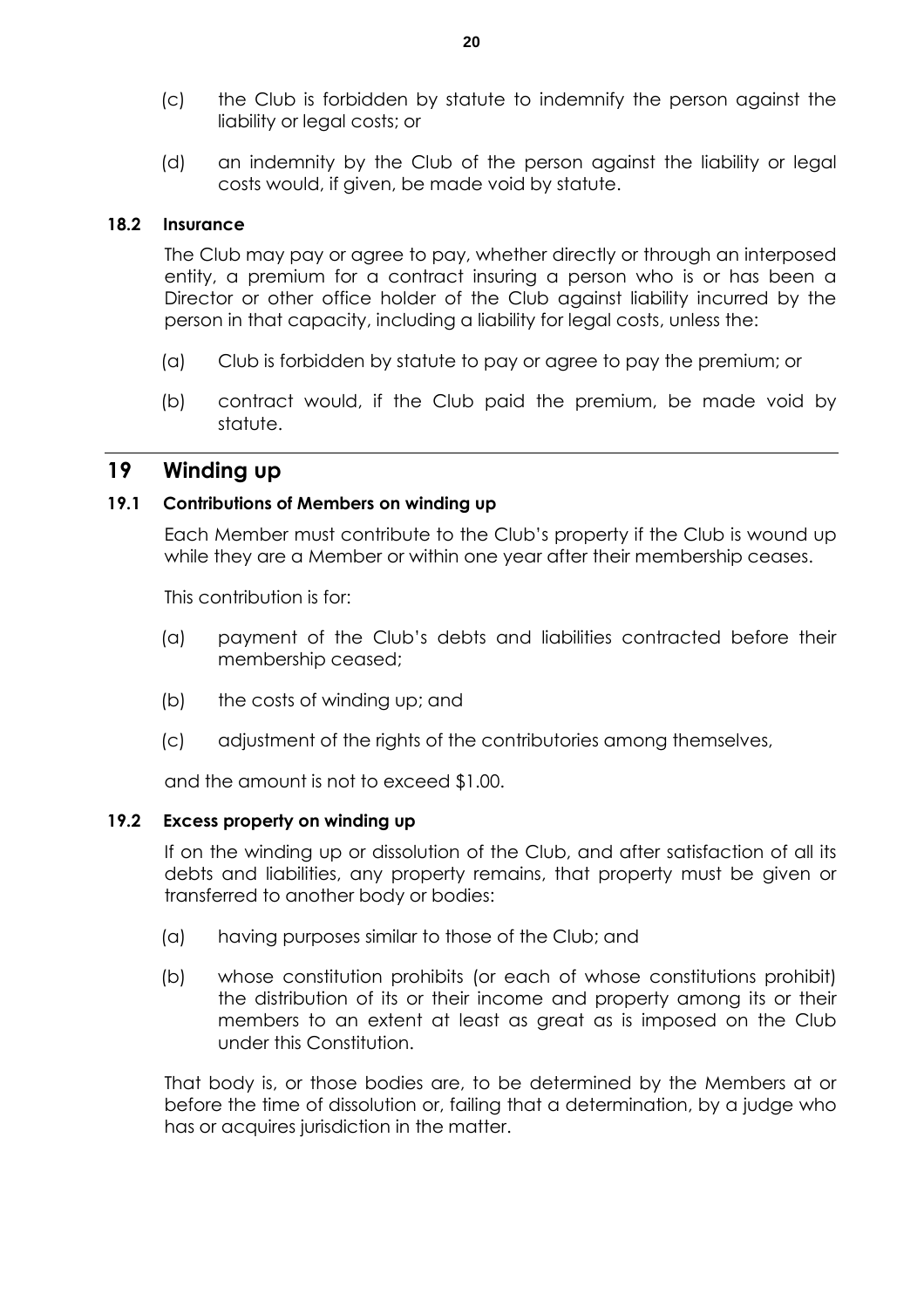## **20 Financial statements**

The Directors must cause the financial statements of the Club to be kept, disclosed, reported and otherwise dealt with (which may include the financial statements being reviewed or audited) in compliance with the Act.

## **21 Disciplining of members**

### **21.1 Introduction**

This rule sets out the procedure for dealing with disciplinary actions and matters and:

- (a) establishes a Judiciary Panel to hear disciplinary matters of the Club; and
- (b) sets out the procedures of that Judiciary Panel.

## **21.2 Judiciary Panel**

The Judiciary Panel shall be convened and function as follows.

- (a) The Directors may convene a Judiciary Panel of such persons (being unbiased decision makers), on such terms and for such purpose(s) as is required. A member of each Judiciary Panel appointed shall act as Judiciary Panel Secretary and keep records of all investigations and decisions.
- (b) The jurisdiction of a Judiciary Panel shall be limited to matters referred to it by the Directors in accordance with the Constitution and this rule.
- (c) Every referral to a Judiciary Panel shall be clear and unambiguous and shall clearly set out the matter(s) required to be investigated or determined by the Judiciary Panel.
- (d) Upon a referral to a Judiciary Panel the Judiciary Panel Secretary shall, as soon as practicable, appoint a time and place suitable to the Judiciary Panel for the proceedings.
- (e) A Judiciary Panel shall conduct any referral to it within such reasonable time as the Directors direct, provided always that a concerned person may apply for an adjournment by application in writing to the Judiciary Panel chairperson. Such application must be received at least 2 days prior to commencement of proceedings.
- (f) A Judiciary Panel shall have power to require the attendance of any Member or Club representative at any proceedings before it. Notice shall be given in accordance with this rule. Where a person who is required to attend, fails to attend without reasonable excuse, the Judiciary Panel may draw such inferences from that failure to attend as it considers reasonable.
- (g) The quorum for a Judiciary Panel shall be determined by the Directors.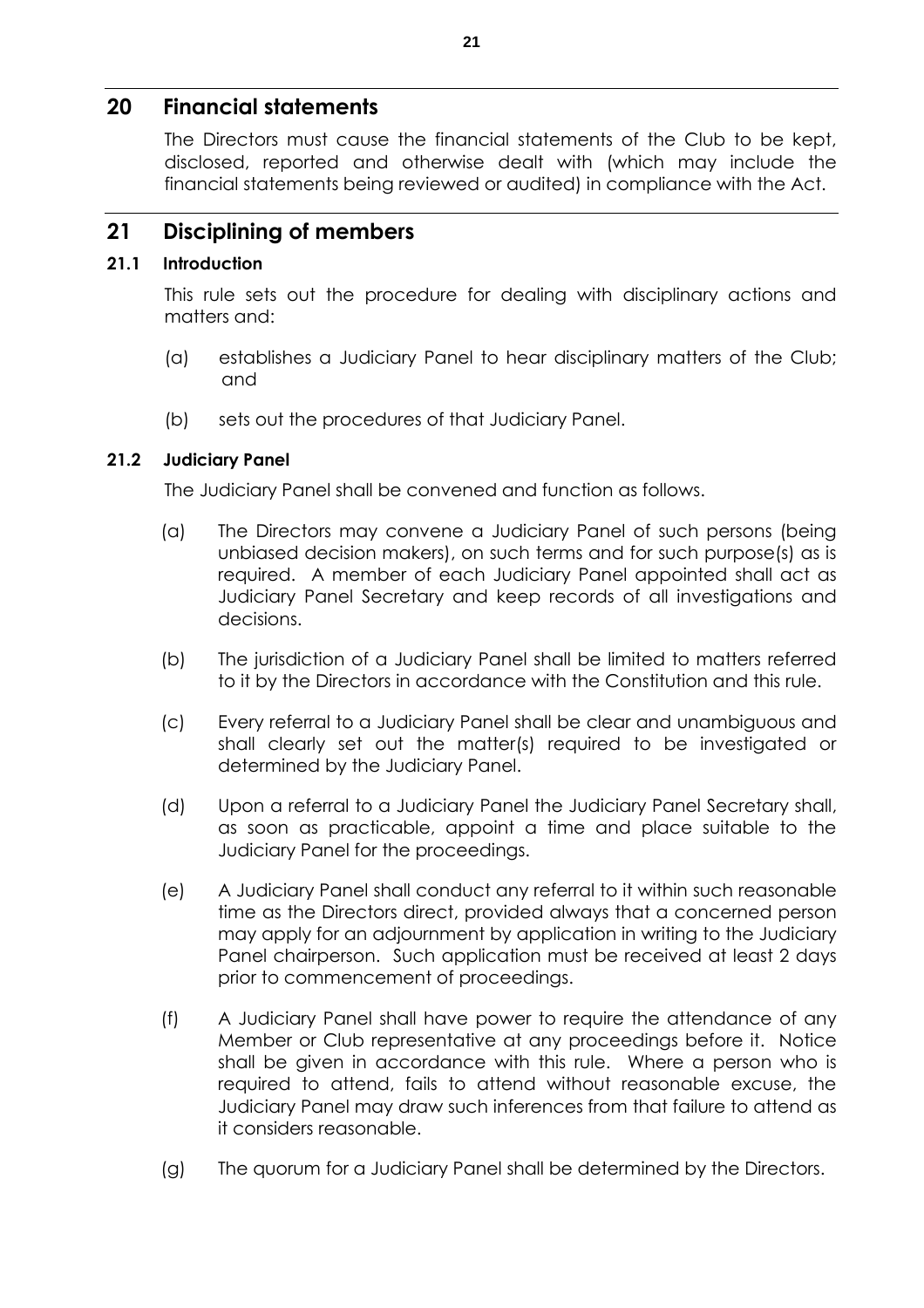## **21.3 Proceedings**

The proceedings of a Judiciary Panel shall be conducted as follows.

- (a) Upon receipt of a referral the Judiciary Panel may request the party or parties concerned in the referral appear before it. Such request shall be in writing either delivered personally or in appropriate cases by post or facsimile or email to the appropriate address or facsimile number of the party or parties concerned. The Judiciary Panel shall inquire into, or determine, the matters in question.
	- (i) A notice given by post shall be deemed to have been given on the day following the day on which it was posted.
	- (ii) A notice given by facsimile or email shall be deemed to be given upon receipt of a confirmation report confirming the facsimile was received at the facsimile number or where the email was not confirmed undeliverable at the email address to which it was sent.
- (b) Proceedings shall take place as soon as practicable. All parties concerned shall be given at least 7 days notice of the proceedings by the Judiciary Panel. The notice shall:
	- (i) be in writing;
	- (ii) state that the party or parties concerned are required to appear and in what capacity;
	- (iii) state the nature of the proceedings and the matters or alleged offence(s) the subject of investigation or determination, the possible penalty or penalties and the date, place and time of the hearing; and
	- (iv) be delivered in accordance with **rule 21.3(a)** above.
- (c) Persons appearing before the Judiciary Panel shall be entitled to call witnesses but must state their case in person unless the Judiciary Panel has permitted representation through an advocate. No person appearing before the Judiciary Panel shall be entitled to legal representation as of right at the proceedings. The chairperson will consider all requests for legal representation made by a party but the decision to allow legal representation is at the sole discretion of the chairperson. The chairperson is not required to give reasons for such decision. The person appearing before the Judiciary Panel and his/her witnesses shall be given a full opportunity to be heard. In his/her absence, or in the absence of his/her witnesses, a decision may be made by default. Before making a decision in default of appearance, the Judiciary Panel must satisfy itself that the party concerned was aware of the time, date and place of hearing and had been requested to appear in accordance with this rule.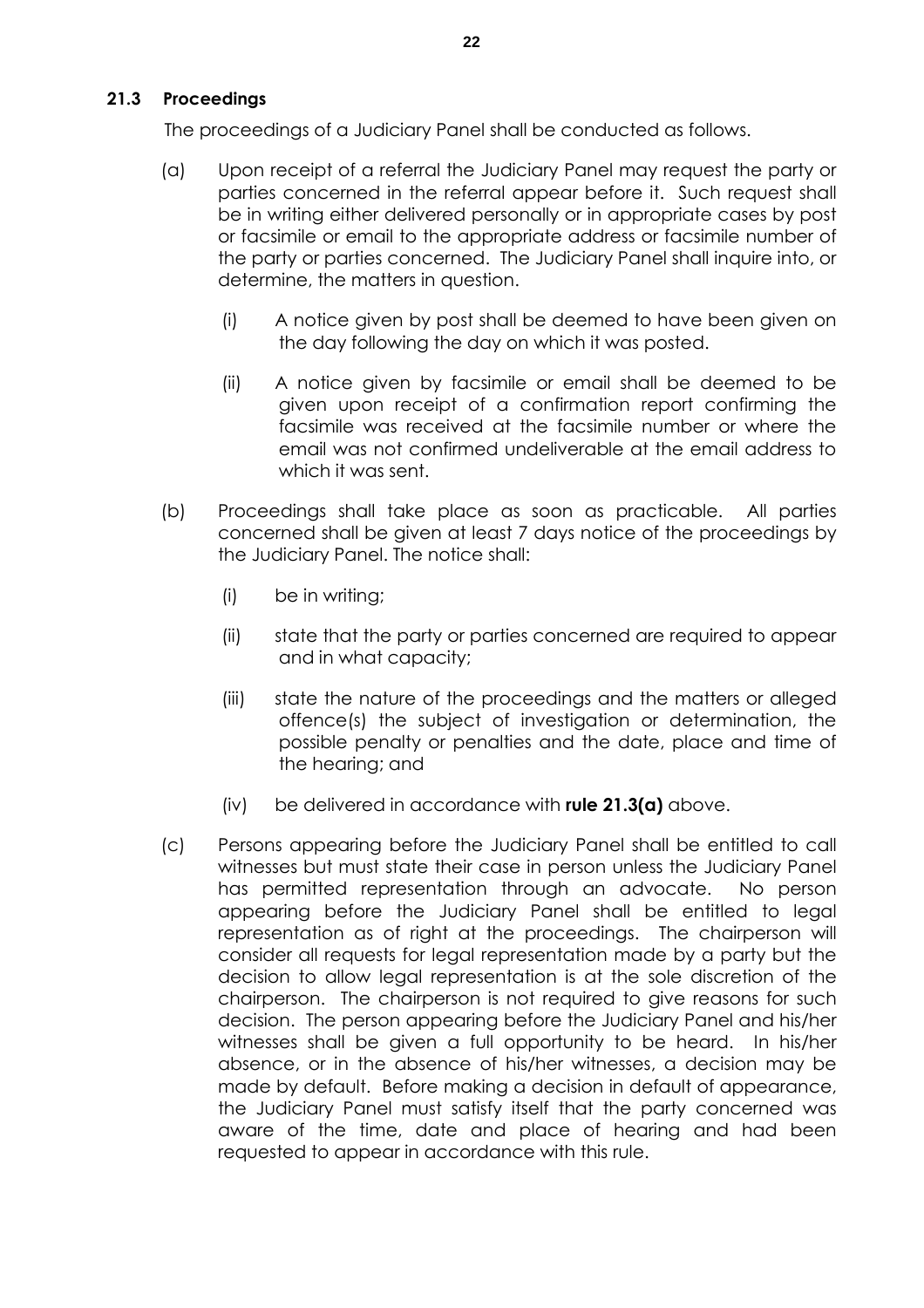- (d) The Judiciary Panel chairperson shall announce the opening of the proceedings, stating the Judiciary Panel's authority, jurisdiction, composition and the nature and purpose(s) of the proceedings.
- (e) The procedure to be followed at proceedings shall be clearly explained by the Judiciary Panel chairperson. The Judiciary Panel chairperson shall state who is entitled to be present throughout proceedings during evidence and submissions.
- (f) The matter(s) the subject of proceedings shall then be read to the person(s) concerned. The body or person reporting the matter(s) the subject of the proceedings shall be given the opportunity to report the circumstances of those matter(s). The person(s) concerned will be given the opportunity to respond to this report and present evidence and submissions as to their view of the circumstances of those matter(s). Any witnesses called by either the reporting body or the person(s) concerned will be given the opportunity to give evidence or make submissions. Witnesses may be questioned on their evidence. Evidence and/or submissions may be tendered in writing.
- (g) The Judiciary Panel will consider the evidence presented. The Judiciary Panel may adjourn the hearing if necessary to do so. No other person shall be present or partake in any discussion with the Judiciary Panel at this time. If the Judiciary Panel finds an offence has not been committed or not proved it will advise the Directors and dismiss the charge accordingly.
- (h) If the Judiciary Panel finds an offence has been committed or proved it may impose, in its discretion, an appropriate penalty or penalties. It may also report its findings to the Directors with such recommendations as it considers appropriate. The Judiciary Panel chairperson will declare the proceedings closed.
- (i) If a decision cannot be given immediately after proceedings, the relevant party or parties must be advised of the time and place at which the decision will be given. The decision, any penalty and notice of the person's appeal rights shall be given in writing and signed by the Judiciary Panel chairperson.
- (j) Every decision of a Judiciary Panel under this rule shall be conveyed in writing to the parties concerned.

## **21.4 Penalties**

- (a) Penalties which may be imposed include (but are not limited to):
	- (i) a reprimand;
	- (ii) suspension, from such activities of the Club, including but not only competition, on such terms and for such period as the Judiciary Panel thinks fit;
	- (iii) exclusion from a particular competition, activity, event or events;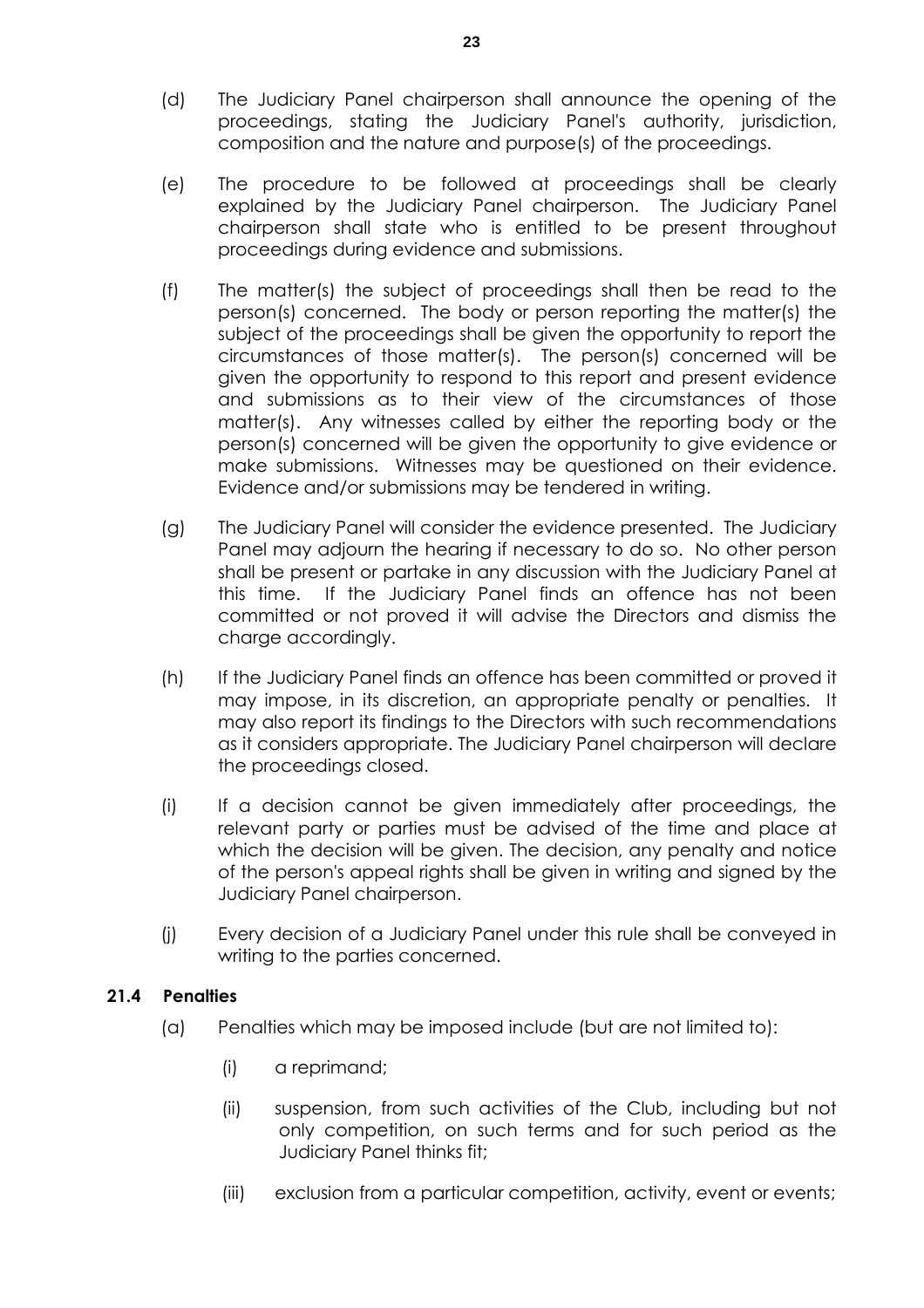- (iv) expulsion from the Club;
- (v) a fine, imposed in such manner and in such amount as the Judiciary Panel thinks fit, up to any maximum amount set out under the Act or related statutory regulations; or
- (vi) such combination of any of the above penalties as the Judiciary Panel thinks fit.
- (b) During proceedings, the subject(s) of the proceedings may be suspended, on such terms and for such period as the Judiciary Panel thinks fit and shall remain under suspension unless the Judiciary Panel decides otherwise.

## **21.5 Effect of Penalty**

- (a) Where a Member is suspended under this rule, all rights and privileges of that Member shall be forfeited, either partially or completely, during the period of suspension. In the case of complete suspension, a Member shall also forfeit all Club rights during the currency of the suspension.
- (b) Where a Member is expelled under this rule his membership of, and representation rights and privileges in, the Club shall be forfeited immediately and membership shall cease.
- (c) There is no right of appeal against a decision of a Judiciary Panel under this rule.

## **22 Definitions and interpretation**

#### **22.1 Definitions**

In this Constitution unless the contrary intention appears:

**Act** means the Associations Incorporation Reform Act 2012 (Vic). (The Act is available from the Consumer Affairs website www.consumer.vic.gov.au )

**Club** means Meadow Park SC Incorporated.

**By-law** means a by-law made under this Constitution.

**Constitution** means this constitution as amended from time to time, and a reference to a particular rule is a reference to an rule of this Constitution.

**Corporations Act** means the Corporations Act 2001 (Cth).

**Director** means a director of the Club and includes the President (and is the same as a reference to a 'committee member' or a 'member of the committee' under the Act).

**Directors** means all or some of the directors of the Club acting as a board (and is the same as a reference to the 'committee' under the Act).

**Dispute** means a dispute under this Constitution between: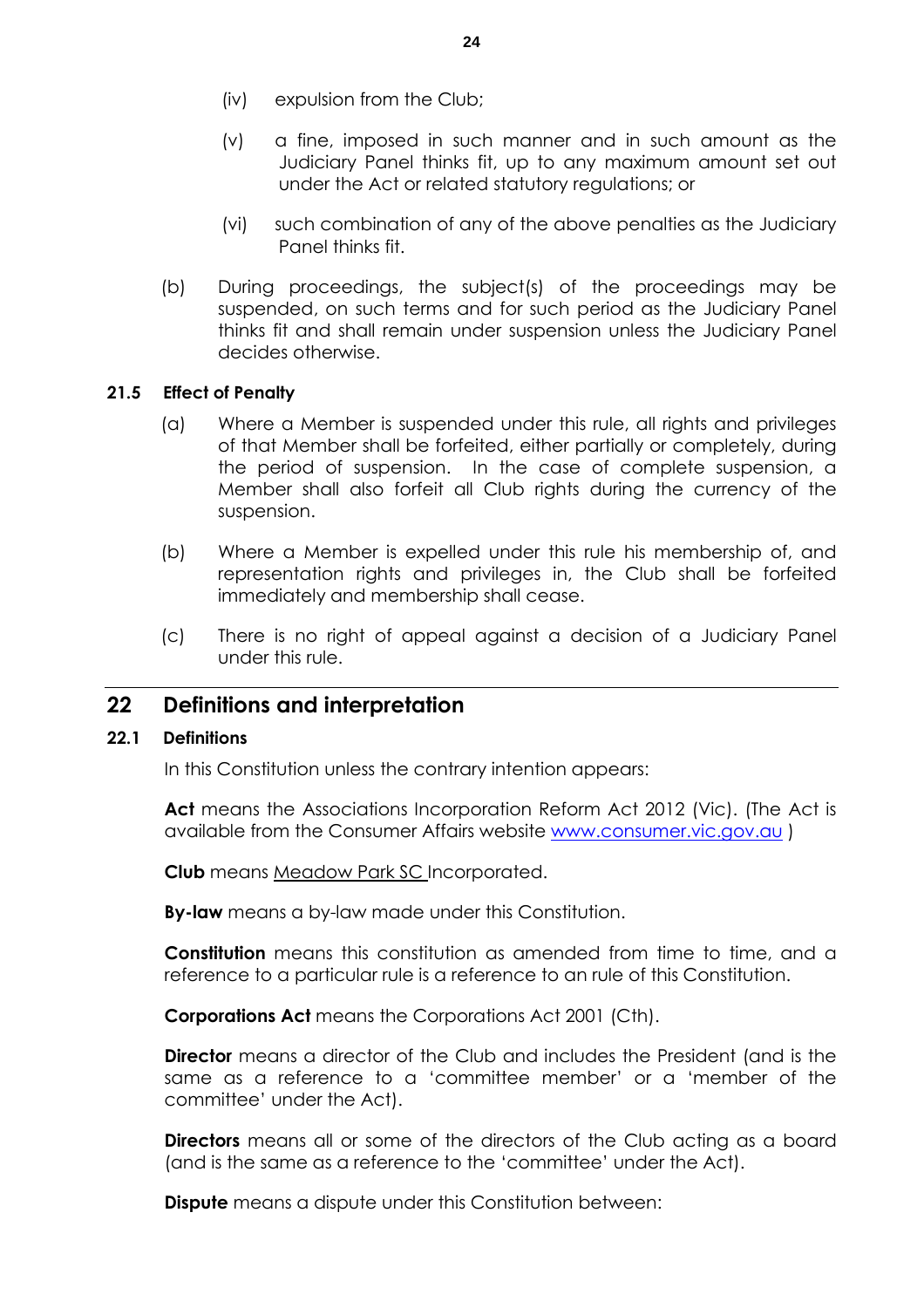- (a) a Member and another Member; or
- (b) a Member and the Club.

**FFA** means Football Federation Australia Limited ACN 106 478 068.

**FIFA** means Federation Internationale de Football Association.

**FFV** means Football Federation Victoria (FFV) Incorporated.

**Football** means "Association Football" as recognised by FIFA from time to time. To avoid doubt, at the date of incorporation of the Club or the date of adoption of this Constitution, Football includes the games of Football, soccer football, indoor or 5 a side (Futsal) Football and beach Football.

**Grievance** has the meaning given to that term in the Grievance Procedure;

**Grievance Procedure** means the procedures in the FFV Grievance, Disciplinary, Tribunal By-Law, as amended from time to time.

**Junior Member** means a player, coach or official of the Club under **rule 3.2(d)**.

**Laws of the Game** means the rules of Football referred to in the Statutes and Regulations.

**Life Member** means a person admitted as such under **rule 8**.

**Member** means a member of the Club admitted to membership under **rule 3.2.**

**Ordinary Member** means a player, coach or official of the Club under **rule 3.2(b)**.

**Patron** means any person of influence or support appointed by the Club as a Patron of the Club under **rule 8.1**.

**President** means the President from time to time of the Club.

**Secretary** has the meaning and functions accorded to that office as set out in the Act.

**Registered Office** means the registered address of the Club from time to time.

**Registrar** has the meaning given to it in the Act.

**Social Member** means a Member under **rule 3.2(c)**.

**Special Resolution** has the meaning given to it in the Act.

**State** means Victoria.

**Statutes and Regulations** means the Statutes and Regulations of FIFA in force from time to time.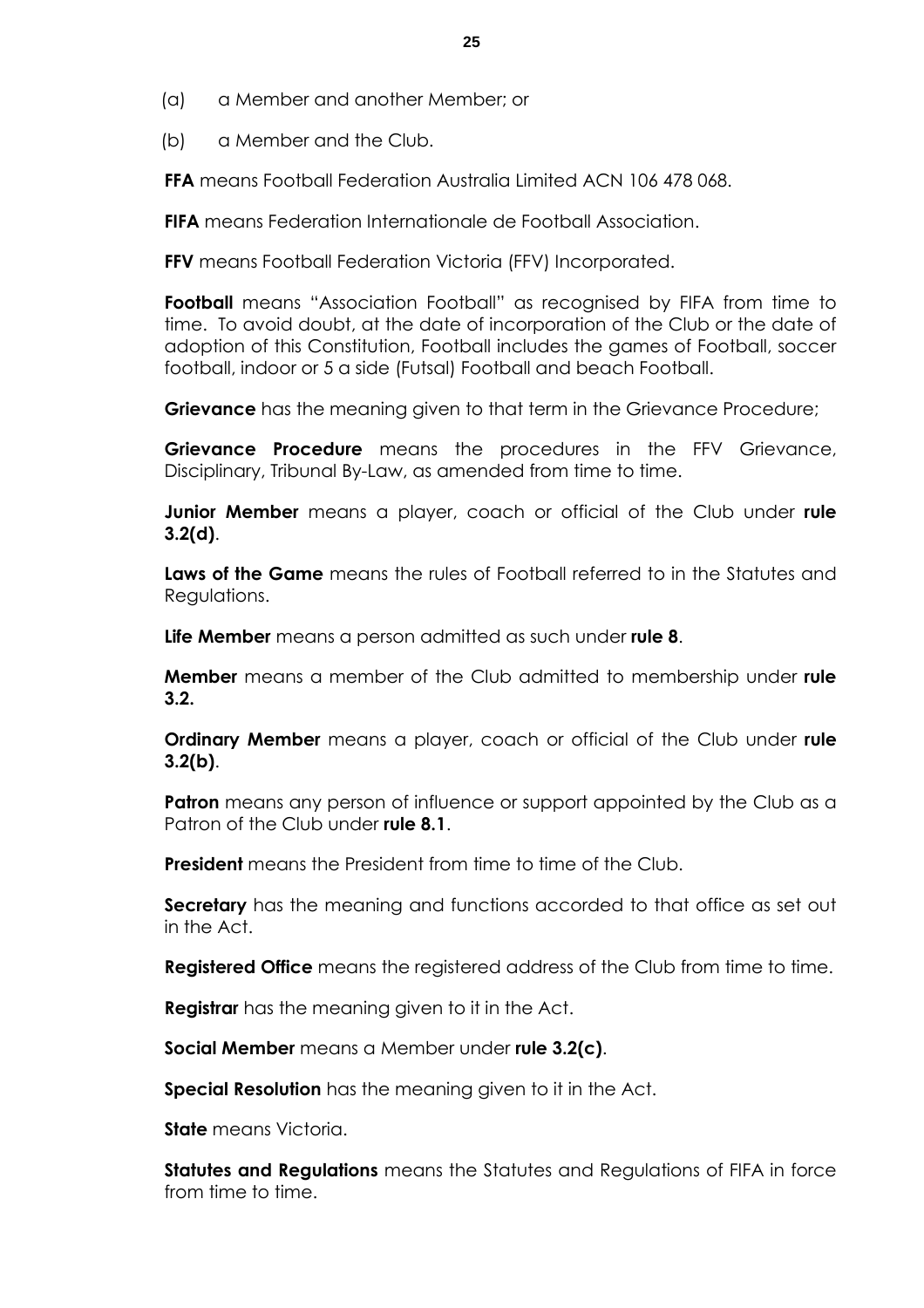## **22.2 Interpretation**

- (a) In this Constitution:
	- (i) **(presence of a Member)** a reference to a Member present at a general meeting means the Member present in person, by attorney or by a parent or legal guardian in the case of a Junior Member;
	- (ii) (**annual general meeting**) a reference to an annual general meeting in a calendar year (for example, in 2006), is a reference to the annual general meeting required to be held by the Club in that calendar year under the Act; and
	- (iii) **(document)** a reference to a document or instrument includes any amendments made to it from time to time and, unless the contrary intention appears, includes a replacement.
	- (iv) **(precedence)** unless contrary to law or expressly stated to the contrary, in the event of inconsistency between any Statutes, Rules, Regulations, Laws, Policy or other governing document of a relevant body or bodies, the relevant governing document of the relevant body applies in accordance with the established order of precedence within the sport of football, from international, national, state and regional, down to local level.
- (b) In this Constitution unless the contrary intention appears:
	- (i) **(gender)** words importing any gender include all other genders;
	- (ii) **(person)** the word "person" includes a firm, a body corporate, a partnership, a joint venture, an unincorporated body or association or an authority;
	- (iii) **(successors)** a reference to an organisation includes a reference to its successors;
	- (iv) **(singular** includes **plural)** the singular includes the plural and vice versa;
	- (v) **(instruments)** a reference to a law includes regulations and instruments made under it;
	- (vi) **(amendments to legislation)** a reference to a law or a provision of a law includes amendments, re-enactments or replacements of that law or the provision, whether by a State or the Commonwealth or otherwise;
	- (vii) **(signed)** where, by a provision of this Constitution, a document including a notice is required to be signed, that requirement may be satisfied in relation to an electronic communication of the document in any manner permitted by law or by any State or Commonwealth law relating to electronic transmissions or in any other manner approved by the Directors; and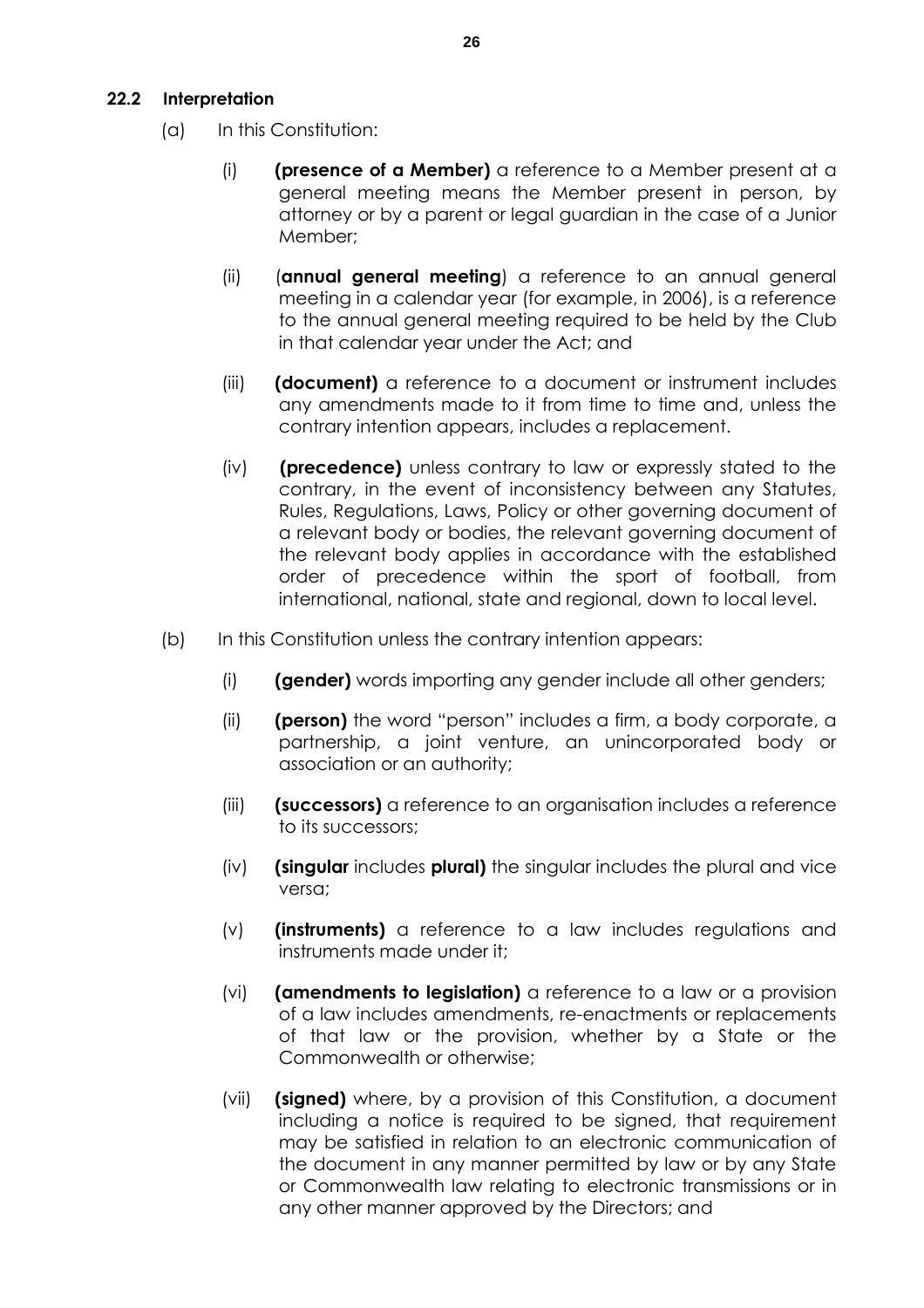(viii) **(writing)** "writing" and "written" includes printing, typing and other modes of reproducing words in a visible form including, without limitation, any representation of words in a physical document or in an electronic communication or form or otherwise.

## **22.3 Corporations Act**

In this Constitution unless the contrary intention appears an expression has, in a provision of this Constitution that deals with a matter dealt with by a particular provision of the Corporations Act, the same meaning as in that provision of the Corporations Act.

## **22.4 Headings**

Headings are inserted for convenience and do not affect the interpretation of this Constitution.

#### **22.5 "Include" etc**

In this Constitution the words "include", "includes", "including" and "for example" are not to be interpreted as words of limitation.

#### **22.6 Powers**

A power, an authority or a discretion reposed in a Director, the Directors, a Sub-Committee, the Club in general meeting or a Member may be exercised at any time and from time to time.

#### **22.7 Purposes**

A reference in this Constitution to purposes is the same as a reference to "objects" or "objects and purposes" or "statement of purposes" under the *Associations Incorporation Act 1981* (Vic) (in this clause, "Previous Act") or in the administration of the Club under the Previous Act.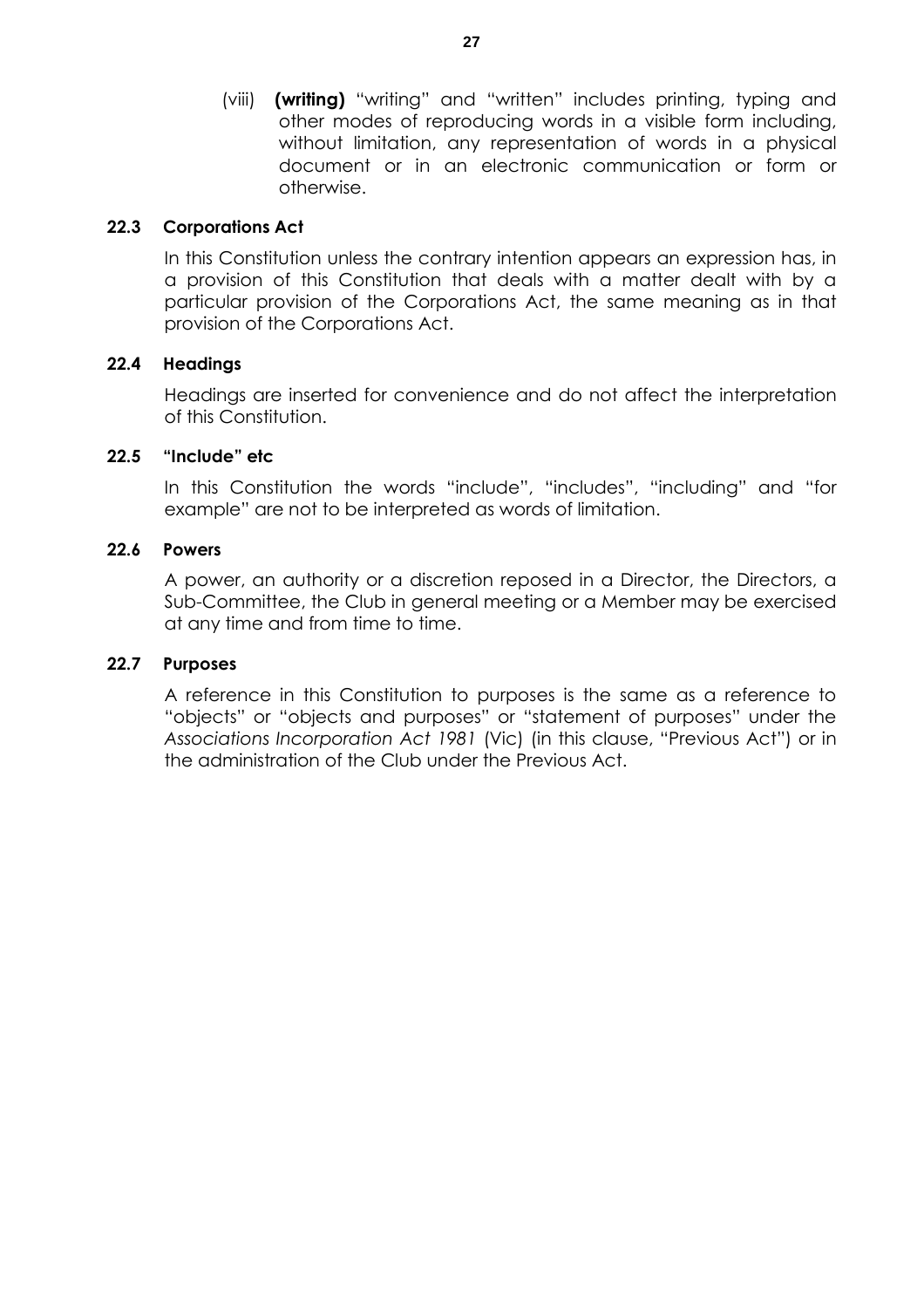## **APPENDIX 1 – APPLICATION FOR MEMBERSHIP OF MEADOW PARK SC INC**

## **(for use when the applicant is not self-registering via the approved FFV registration system (online or otherwise) or if otherwise required by the Club)**

| (name) | (address)      |  |
|--------|----------------|--|
|        |                |  |
|        | (name of Club) |  |

I agree to be bound by and observe the following (for the time being in force and applicable to me as a Member of the Club or a registered participant):

- (a) this Constitution;
- (b) the Laws of the Game;
- (c) the Statutes and Regulations and those of the By-Laws expressed to apply to or in relation to Members;
- (d) the Statutes and Regulations and the constitutions and by-laws of FFA and FFV as enforced from time to time;
- (e) the FFV Codes of Behaviour and Rules of Competition, as amended from time to time; and
- (f) the FFA Code of Conduct, as amended from time to time.

……………………………… Signature of applicant

Date …………………….

If the applicant is under 18 years of age, I acknowledge and agree the applicant's grant of membership is subject to the applicant's agreement (and, to the extent it is applicable, my agreement) to be bound by and observe the constitution, rules, regulations, statutes, by-laws and codes set out above.

……………………………………… Signature of Parent/Guardian (if applicant under 18 years)

Date …………………….